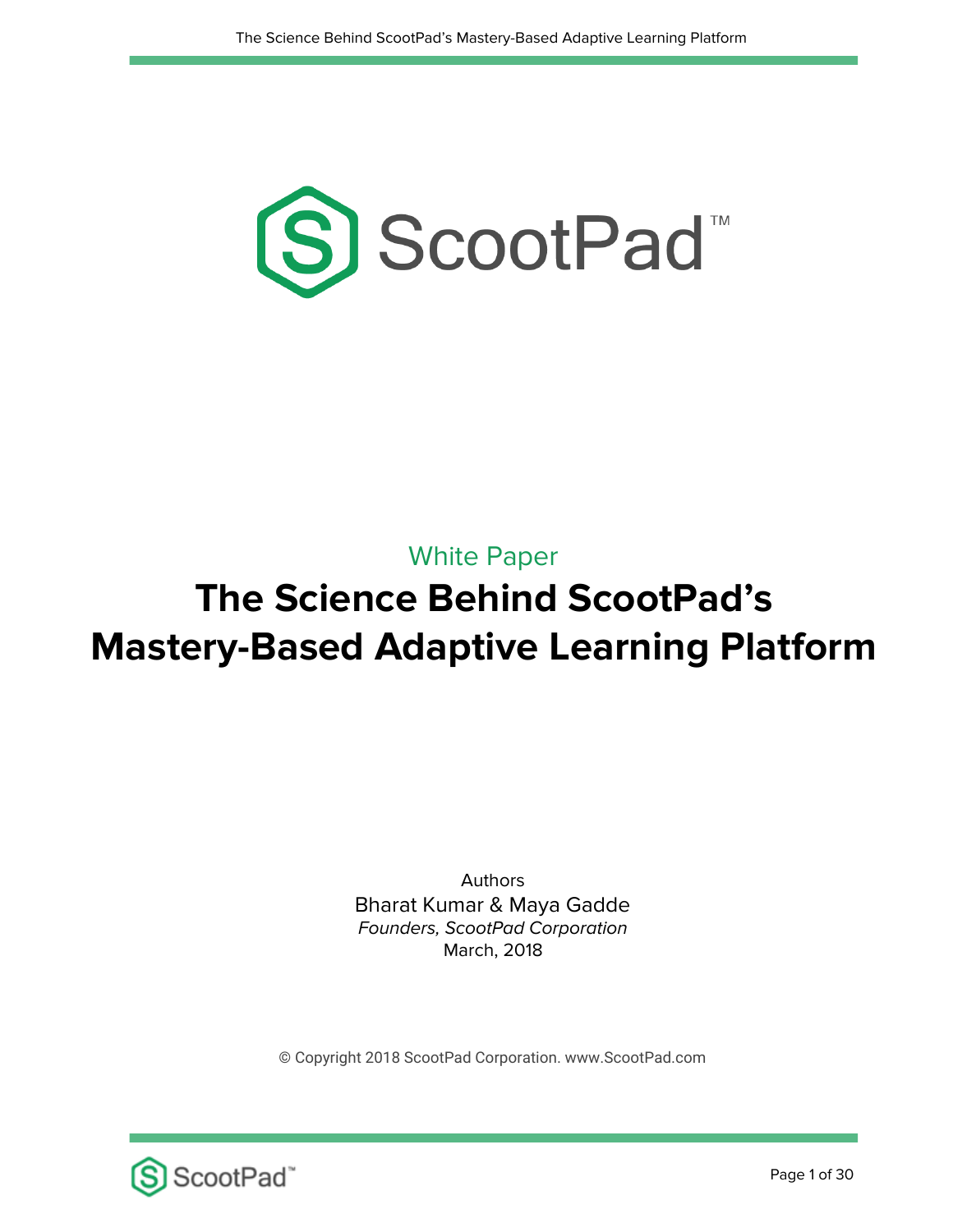## Table of Contents

| 1. Introduction                                         |                  |  |  |  |
|---------------------------------------------------------|------------------|--|--|--|
| a. Background                                           | $\rightarrow$ 3  |  |  |  |
| b. Acknowledgements                                     | $\rightarrow$ 3  |  |  |  |
| c. Overview of ScootPad's Approach                      | $\rightarrow$ 4  |  |  |  |
| 2. Underlying Research and Effectiveness Studies        | $\rightarrow$ 5  |  |  |  |
| a. Mastery Learning                                     | $\rightarrow$ 5  |  |  |  |
| b. Personalized System of Instruction                   | $\rightarrow$ 7  |  |  |  |
| c. Item Response Theory                                 | $\rightarrow 9$  |  |  |  |
| 3. Learning Science Fueled Innovative Pedagogies        |                  |  |  |  |
| The Knowledge Map<br>a.                                 | $\rightarrow$ 12 |  |  |  |
| b. Learning Paths and Mastery-Based Progression         | $\rightarrow$ 13 |  |  |  |
| c. Spaced Learning and Distributed Practice             | $\rightarrow$ 15 |  |  |  |
| d. Scaffolding to Fill Knowledge Gaps                   | $\rightarrow$ 17 |  |  |  |
| e. Reinforcement-Based Memory Retention                 | $\rightarrow$ 18 |  |  |  |
| Student Learning Profile (i.e. The Knowledge DNA)<br>f. | $+20$            |  |  |  |
| 4. Implementation at Scale                              | $\rightarrow$ 22 |  |  |  |
| The Platform (edNexus.io)<br>a.                         | $\rightarrow$ 22 |  |  |  |
| b. Tech-Enhanced Content Bank                           | $\rightarrow$ 22 |  |  |  |
| c. Content Agnostic Adaptive Engine                     | $\rightarrow$ 23 |  |  |  |
| 5. Common Misconceptions                                | $+25$            |  |  |  |
| 6. Ongoing Research and Development                     |                  |  |  |  |
| 7. Conclusion                                           |                  |  |  |  |
| 8. References and Works Cited<br>$\rightarrow$ 29       |                  |  |  |  |

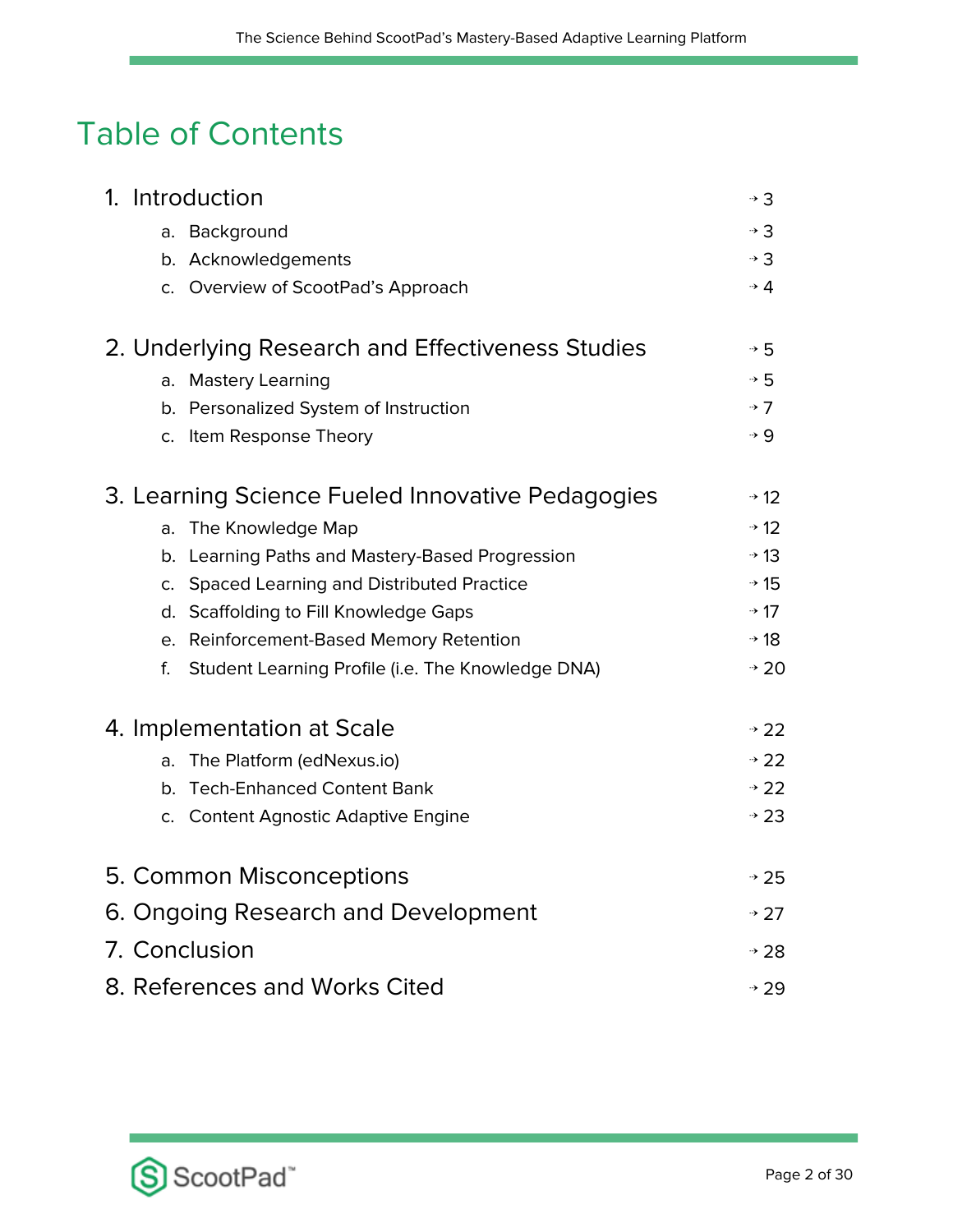## 1. Introduction

Recent advancements in technology have made it possible for individualized learning to be more affordable and accessible to all students like never before. This white paper outlines how ScootPad's adaptive learning platform incorporates proven research-based strategies, advanced learning science, modern design principles, and cutting-edge technologies to deliver a deeply personalized learning experience for every student - anywhere, anytime, on any device, and at any scale.

#### a. Background

Interest in what is now called adaptive learning can be traced back to educational research in the 1960s. This interest was further stimulated when the large positive impact that one-on-one tutoring can have on student performance was experimentally quantified. For example, one influential study by Benjamin S. Bloom (1984) reported that individual tutors can generate an improvement of two standard deviations. This dramatic effect provided the motivation for a large body of work in adaptive tutoring research (Evens and Michael 2006; reviewed by VanLehn 2011): If a human tutor can improve learning outcomes so radically, then many of the benefits (though likely not all) might be captured by an automated system.

Influenced and inspired by decades of research, ScootPad's adaptive learning platform builds on key findings and lessons learnt from several interweaving fields, including adaptive tutoring systems, psychometrics, and cognitive learning theory, but it also introduces several key innovations that make it possible to scale and extend these benefits to far more students than was possible before, and in a manner that covers multiple domains.

#### b. Acknowledgements

We are grateful to our research advisors for their thought leadership and continued contributions towards conceiving and realizing the vision and roadmap for our platform.



#### **Dr. Karin Forsell**, Dept. of Education, **Stanford University**

Dr. Forssell is the Program Director for the Learning, Design, and Technology Master's Program at the Stanford Graduate School of Education. Her research focuses on the choices people make in learning about and using new digital tools, with a special interest in teachers as learners and the design process. Her recent publications include "Making Meaningful Advances: TPACK for Designers of Learning Tools". To learn more, visit: <https://people.stanford.edu/forssell>

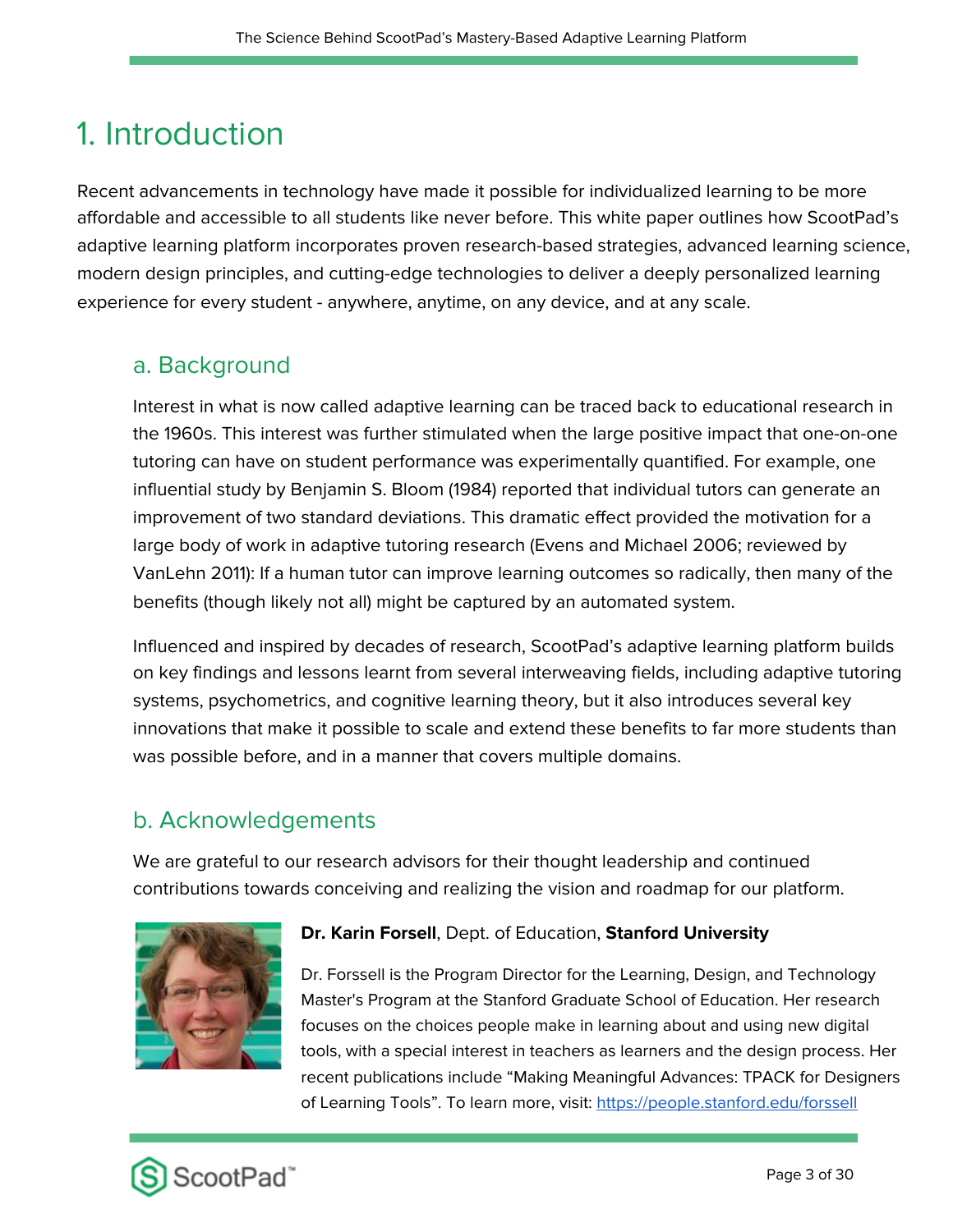

#### **Dr. Rob Tibshirani,** Dept. of Statistics**, Stanford University**

Dr. Tibshirani is a professor of statistics at Stanford where he leads research in data science and statistics and how they can bring scalable social change. He is passionate about combining math and computer science to solve real-world problems. His research focuses on the challenges with sorting through large amounts of data and separating out the consistent patterns from the noise. His recent publications include: "The Elements of Statistical Learning: Data Mining, Inference and Prediction". To learn more, visit: <https://statweb.stanford.edu/~tibs/>



#### **Dr. Emma Brunskill,** Dept. of Computer Science**, Stanford University**

Dr. Brunskill is a computer science professor at Stanford where she is part of the Stanford Artificial Intelligence Lab and the Statistical Machine Learning Group. Her research focuses on reinforcement learning in high stakes scenarios - how can an agent learn from experience to make good decisions when experience is costly or risky, such as in educational software. Her recent publications include: "The Misidentified Identifiability Problem in Bayesian Knowledge Tracing". To learn more, visit: <https://cs.stanford.edu/people/ebrun/>

### c. Overview of ScootPad's Approach

Powered by a virtuous cycle of mastery, ScootPad enables personalized learning based on real-time adaptive orchestration of diagnostic driven practice, just-in-time instruction and automatic assessment.



#### **Adaptive Diagnostic & Practice**

Students start with an adaptive diagnostic and continue with ongoing adaptive practice in concepts.

#### **Just-In-Time Instruction**

Bite-sized videos offer instruction in each concept - available on-demand and pushed when required.

#### **Automatic Mastery Assessment**

Strategically spaced automatic mastery checks assess student knowledge, including retention and recollection.

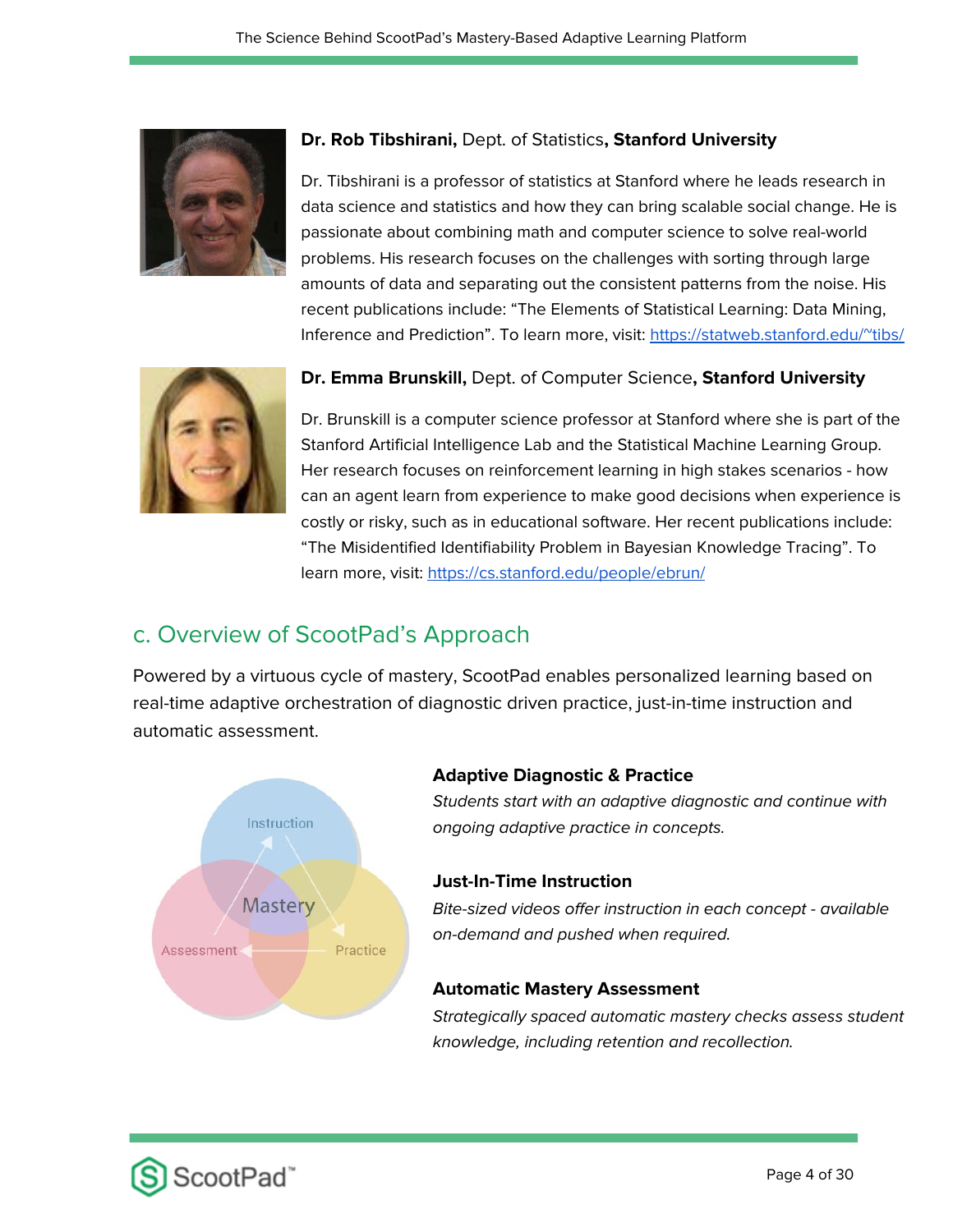## 2. Underlying Research and Effectiveness Studies

The breadth and depth of research into intelligent tutoring systems (ITS) is evidence not just of their utility and promise, but of the difficulty of their construction. Many well-known tutoring systems, e.g., ALEKS (Doignon and Falmagne 1999), AutoTutor (Graesser et al. 1999), Andes (Gertner and VanLehn 2000), and Guru (Olney et al. 2012), represent years of laboratory effort and specialize in one or a few specific domains of study, such as mathematics, physics, and biology.

This research has yielded learning systems with measurable positive effects on student outcomes, as well as useful insights into learning itself - such as the observation that tutoring systems that present content in a scaffolded way, where content is structured to build up more complex ideas in stages, have an advantage over those that do not (VanLehn 2011). While these approaches were necessary and important steps in the development of modern intelligent tutoring systems, none were developed with the intention of bringing the benefits of adaptive learning to as many students and across as many content domains as possible.

ScootPad's novel approach to creating a scalable intelligent tutoring system was built on three interweaving threads of research (described below) and their measurable positive effects on student outcomes. This resulted in a platform capable of delivering adaptivity and individually targeted learning experiences at scale across any content domain.

#### a. Mastery Learning

By definition, mastery learning is a method of instruction where the focus is on the role of feedback in learning. Furthermore, mastery learning refers to a category of instructional methods which establishes a level of performance that all students must "master" before moving on to the next unit.

Benjamin S. Bloom was an American educational psychologist who made significant contributions to the classification of educational objectives and to the theory of mastery learning. In 1956, Bloom edited the first volume of Taxonomy of Educational Objectives: The Classification of Educational Goals, which outlined a classification of learning objectives that has come to be known as Bloom's taxonomy and remains a foundational and essential framework within the educational community.

Dr. Bloom's research highlighted an educational phenomenon which was initially reported in 1984 in the journal Educational Researcher. Bloom found that the average student tutored

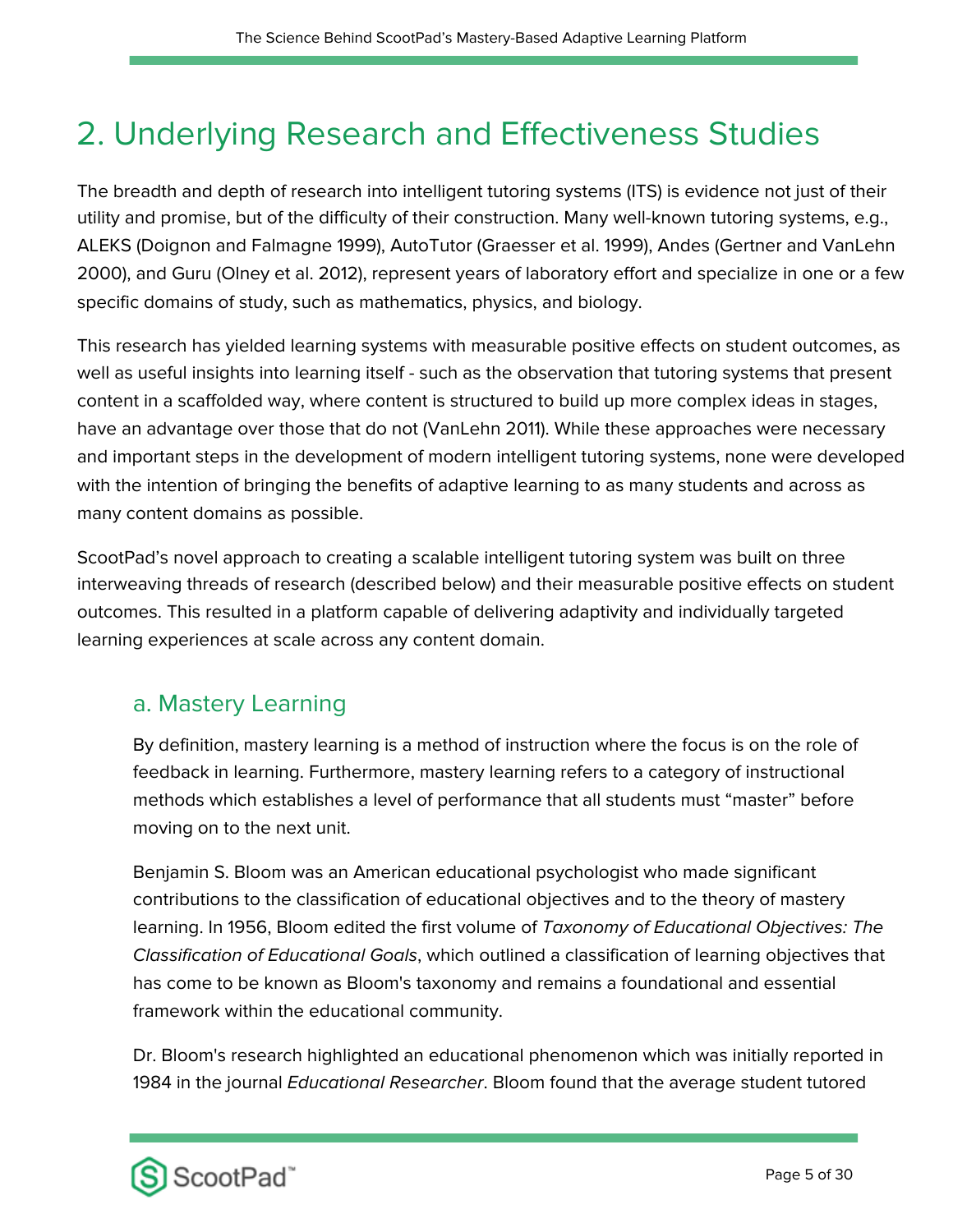one-to-one using mastery learning techniques performed two standard deviations better than students who learned via conventional instructional methods - that is, "the average tutored student was above 98% of the students in the control class". Additionally, the variation of the students' achievement changed: "about 90% of the tutored students ... attained the level of summative achievement reached by only the highest 20%" of the control class. Hence this phenomenon, Bloom's 2 Sigma Problem, is named after him.



Though Bloom concluded that one-to-one tutoring is "too costly for most societies to bear on a large scale", Bloom conjectured that a combination of two or three altered variables may result in a similar performance improvement. Bloom thus challenged researchers and teachers to "find methods of group instruction as effective as one-to-one tutoring".

Bloom classified alterable variables that may have, in combination, a 2 sigma effect as the following "objects of change process": learner, instructional material, home environment or peer group, and teacher. Bloom considered and tested various combinations of these variables, focusing only on those variables that individually had a 0.5 or higher effect size. These included:

| <b>Object of change</b><br><b>process</b> | Alterable variable   | <b>Effect</b><br>size | <b>Percentile</b><br>equivalent |
|-------------------------------------------|----------------------|-----------------------|---------------------------------|
| Teacher                                   | Tutorial instruction | 2.00                  | 98                              |
| Teacher                                   | Reinforcement        | 1.2                   |                                 |

Effect of selected alterable variables on student achievement. Adapted from Walberg (1984).

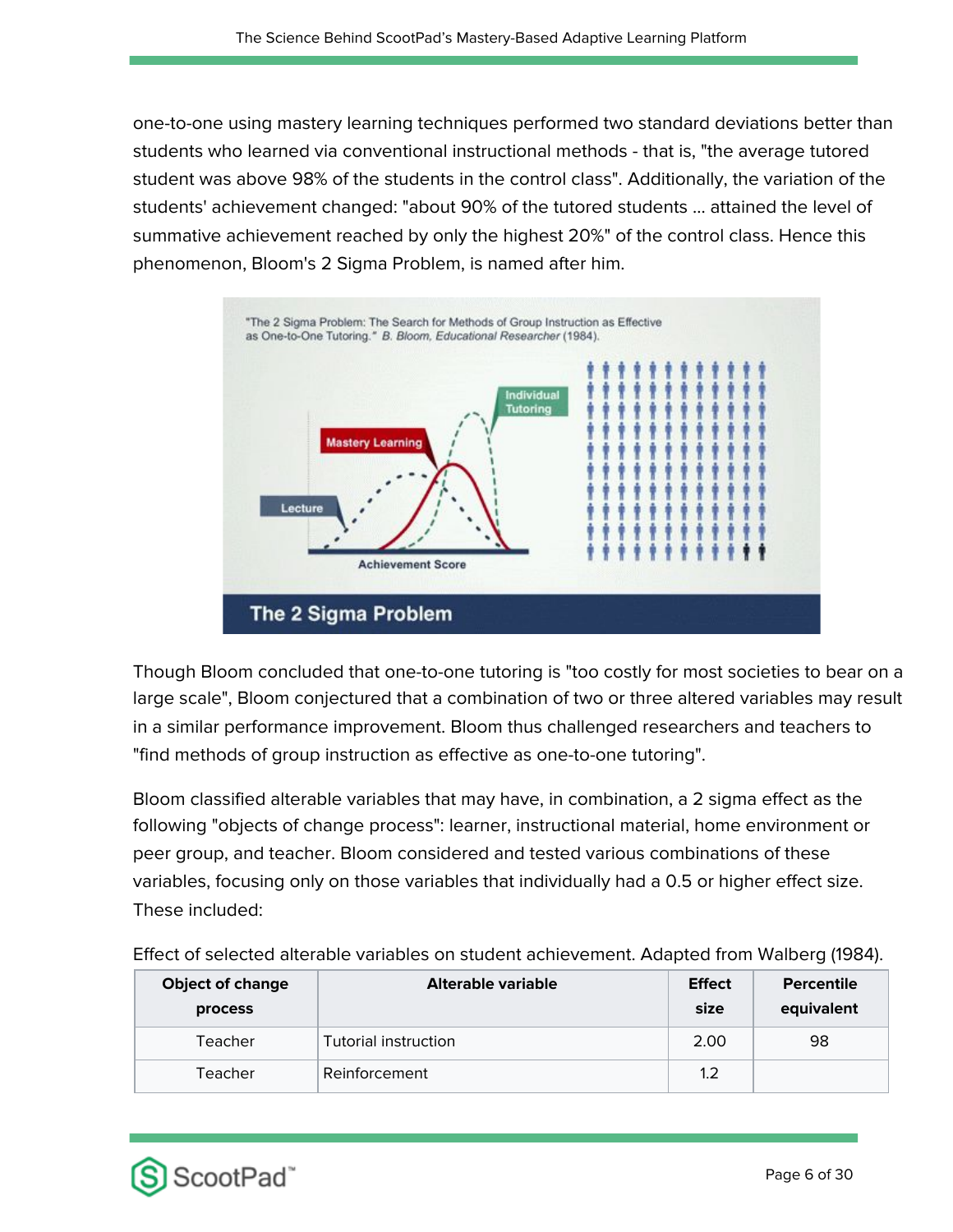| Learner                          | Feedback-corrective (Mastery Learning) | 1.00              | 84 |
|----------------------------------|----------------------------------------|-------------------|----|
| Teacher                          | Cues and explanations                  | 1.00 <sub>1</sub> |    |
| Teacher, Learner                 | Student classroom participation        | 1.00 <sub>1</sub> |    |
| Learner                          | Student time on task                   | 1.00 <sub>1</sub> |    |
| Learner                          | Improved reading/study skills          | 1.00              |    |
| Home environment /<br>peer group | Cooperative learning                   | 0.80              | 79 |
| Teacher                          | Homework (graded)                      | 0.80              |    |
| Teacher                          | Classroom morale                       | 0.60              | 73 |
| Learner                          | Initial cognitive prerequisites        | 0.60              |    |
| Home environment /<br>peer group | Home environment intervention          | 0.50              | 69 |

ScootPad incorporates the most impactful mastery learning techniques from Dr. Bloom's recommendations into the platform, including tutorial instruction (1:1), reinforcement, feedback-corrective (mastery learning), cues and explanations, initial cognitive prerequisites and home environment intervention. Hence, the ScootPad platform is a practical realization of Dr. Bloom's mastery learning techniques, one that is as effective as one-to-one tutoring and capable of delivering a 2 sigma effect on student achievement.

### b. Personalized System of Instruction

Personalized System of Instruction, also known as the Keller Plan, was developed in the mid-1960s by Fred Keller and colleagues. It was developed using mastery learning theory and is based on the idea of reinforcement in teaching processes. While traditional teaching is "same pace, different learning", a key distinguishing factor of PSI is that it instead advocates "different pace, same learning".

A traditional course might have all students follow the same weekly lectures, exercises, etc., followed by an end-of-course exam that all take at the same time — but possibly with huge variations in learning outcomes (e.g., 95% achievement for a strong student, but just 55% for a weak one). In a course run according to PSI, all students must pass a high threshold of achievement on each module within the course (for instance 90%). The difference between weak and strong students would then be that the stronger ones are able to finish the course quicker, while the weaker ones would need more time.

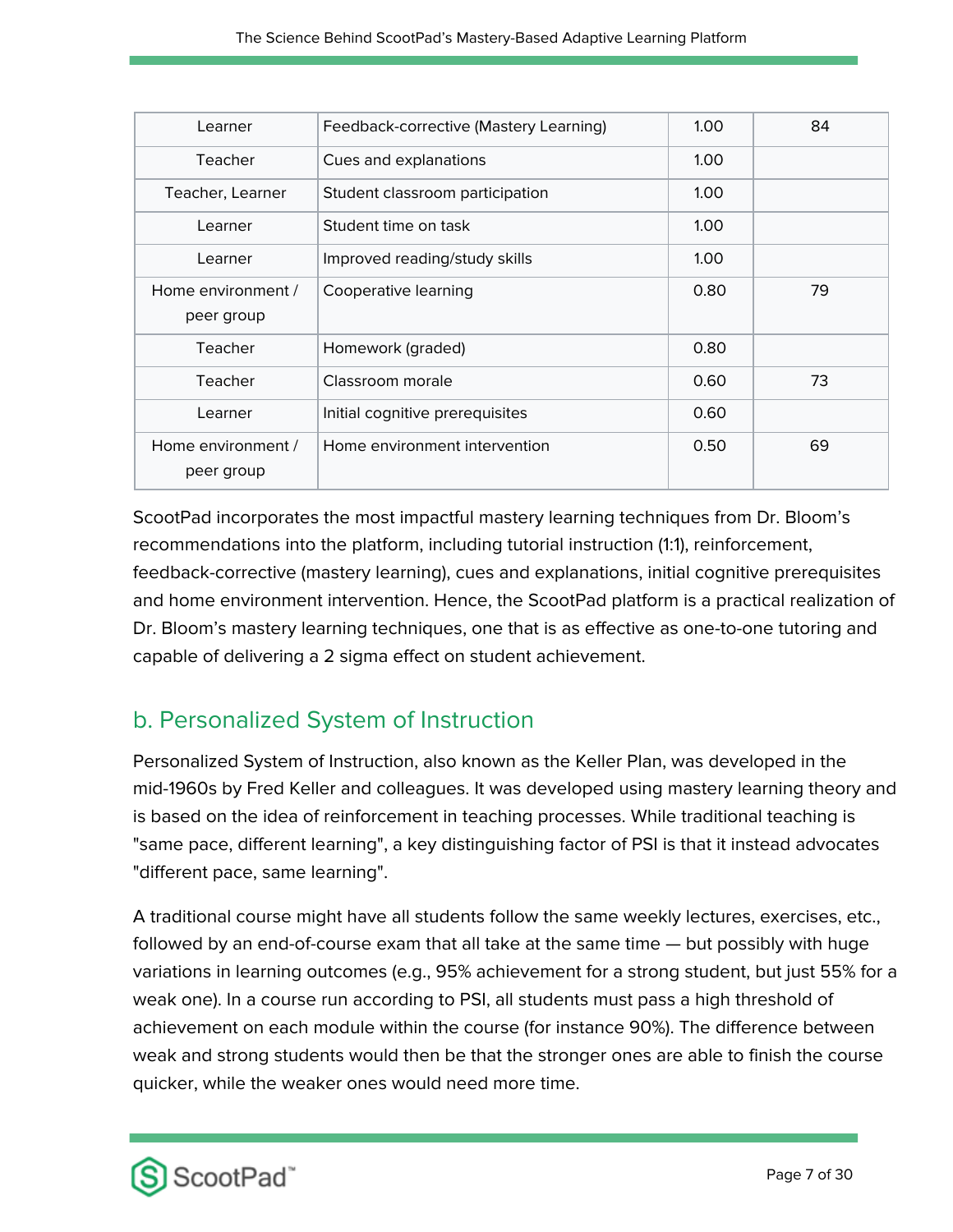

Keller argued that effective instruction should incorporate five principles, which are the essential elements of the Keller Plan:

- 1. Written materials The primary presentation of new content should be through written texts. Given the forms of media available at the time when the Keller Plan was developed (e.g., lectures, movies, audio records, television, radio, paper-based text, etc.), paper-based texts gave students the greatest freedom; books and texts are portable, can be read at one's own pace, can be started and stopped at any time, can be easily reviewed, and can be marked by the reader. As an application of behaviorism, the Keller Plan was meant to maximize the number of operant behaviors that could be reinforced; this could best be done with written materials rather than have the learner be a passive observer of other media. Digital media available today could provide the same kinds of learner control and presumably could be incorporated into a contemporary implementation of PSI.
- 2. Units of content Subject matter material should be broken down into separable, meaningful units. These units could have various kinds of relationships; for example, one could provide prerequisites for understanding a second, or the second could provide deeper elaboration of a preceding unit. In any case, specific learning objectives should be definable for each discrete unit of content.
- 3. Self-paced instruction Students should be allowed to advance through the course material at their own pace. While an instructor might specify the order in which learning units are completed, the learners should decide when and at what rate they learn. This means that learners can move through a course as quickly or as slowly as they choose.
- 4. Unit mastery Students must satisfy a mastery requirement in one unit before proceeding to the next. Students must demonstrate mastery of a unit's objectives to a certain level of quality. If the student does not reach the threshold, they are redirected

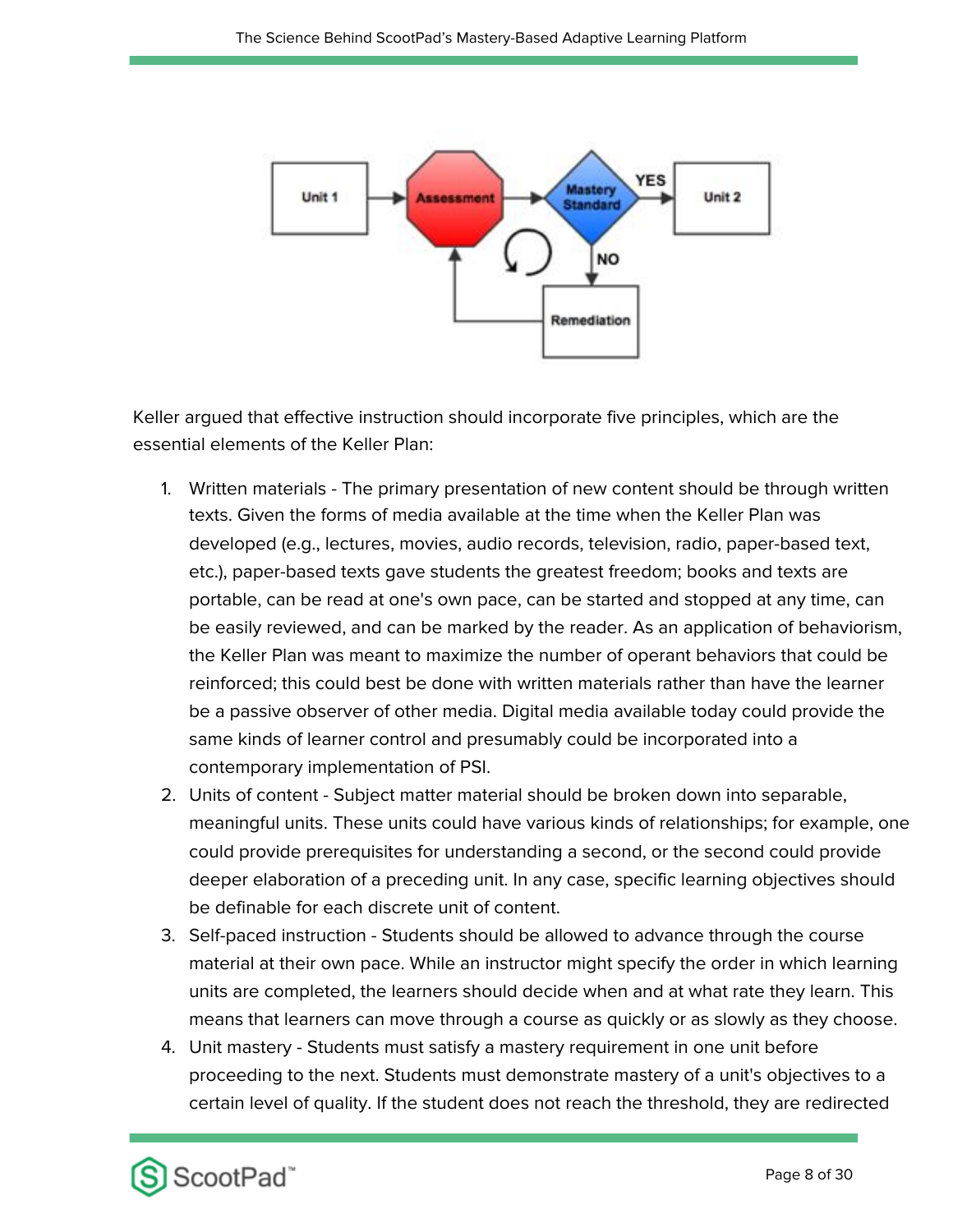to unit materials (or supplements if provided) and then take an equivalent form of the unit assessment. From the point of view of behaviorism, demonstrating mastery and being allowed to continue to a subsequent unit was presumed to be reinforcing.

5. Proctors - Human proctors are an important part of the Keller Plan. The proctors could be "external" to the course (adults or peers brought to the course from external sources) or "internal" (advanced students in the course who are doing well, have completed all units to date, and have good interpersonal skills). Proctors are the arbiters of unit mastery; they "certify" mastery, discuss areas of weakness, and direct students to the next units. Behaviorists were always concerned about bringing conditioned behaviors under the control of "natural" reinforcers; interactions with the proctors were presumed to provide natural social reinforcers that encouraged learning behaviors and perseverance in the course.

ScootPad's learning science and pedagogy (see section 3 for more details) incorporates these five principles of the Keller Plan and ensures reinforcement throughout the learning process.

#### c. Item Response Theory

Imagine that you're teaching a math remediation course full of fourth graders. You've just administered a test with 10 questions. Of those 10 questions, two questions are very simple, two are incredibly hard, and the rest are of medium difficulty. Now imagine that two of your students take this test. Both answer nine of the 10 questions correctly. The first student answers an easy question incorrectly, while the second answers a hard question incorrectly. Which student has demonstrated greater mastery of the material?

Under a traditional grading approach, you would assign both students a score of 90 out of 100, grant both of them an A, and move on to the next test. But this approach illustrates a key problem with measuring student ability via testing instruments: test questions do not have uniform characteristics. So how can we measure student ability while accounting for differences in questions?

Item response theory (IRT) attempts to model student ability using question level performance instead of aggregate test level performance. Instead of assuming all questions contribute equally to our understanding of a student's abilities, IRT provides a more nuanced view of the information each question provides about a student. It is founded on the premise that the probability of a correct response to a test question is a mathematical function of parameters

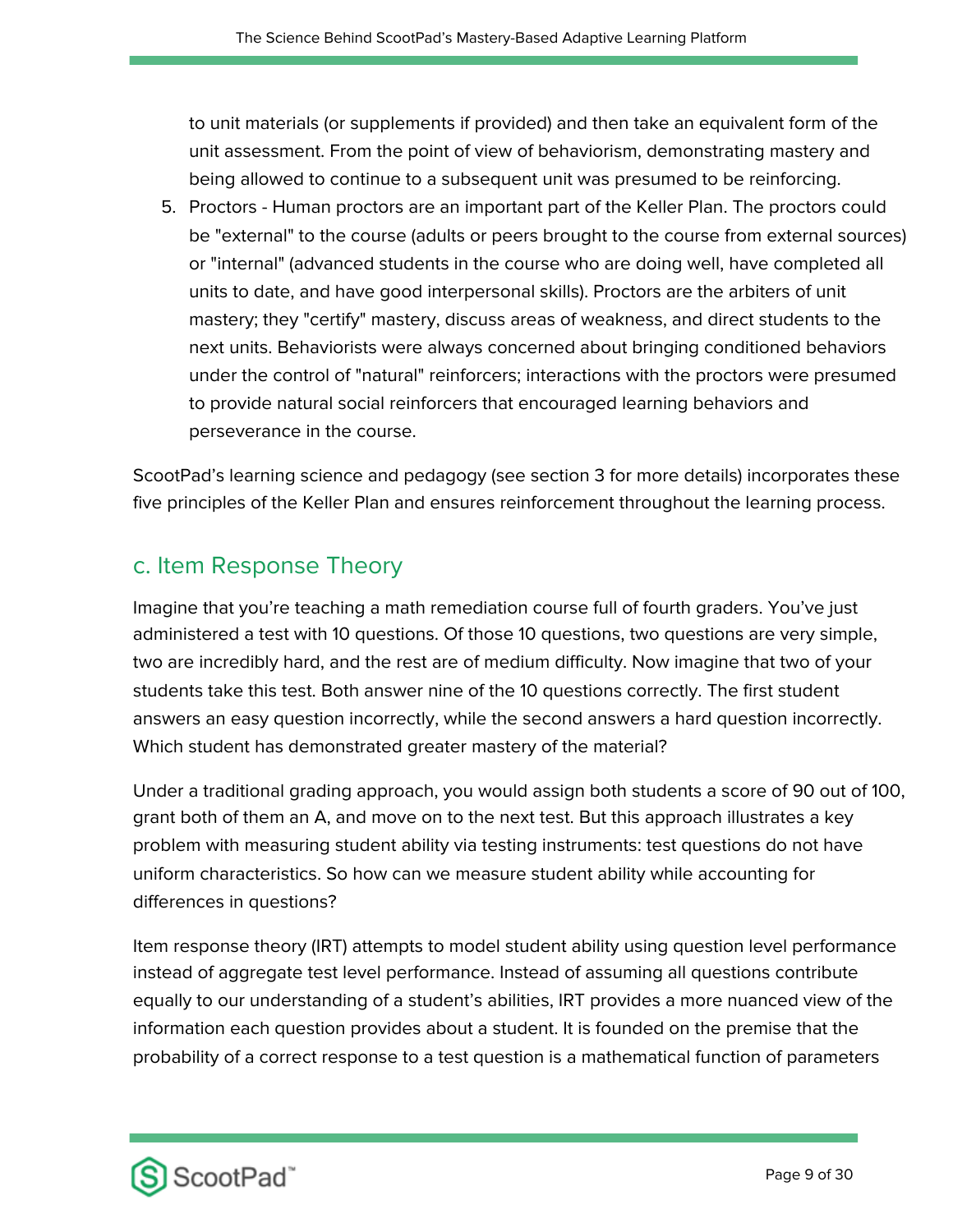such as a person's latent traits or abilities, as well as item characteristics (such as difficulty, "guessability," and specificity to topic).



While IRT is very popular and has a proven track record in psychometric testing, many common IRT models make assumptions that can be limiting in the context of adaptive learning. For example, a common assumption is that a student's proficiency is constant, or at least that it is being measured at a single instant. This does not match the expectations of an adaptive learning system, where assessments are continuous over a long period of time in which the student is expected to learn.

Another common limiting assumption in IRT models is that the overall ability of a student can be condensed into a single parameter. While this assumption might be reasonable when estimating student abilities with a single assessment, it is much less likely to be true in an adaptive learning environment where students interact with content across multiple fine-grained concepts.

Modeling these finely grained skills requires extending IRT to support multiple proficiencies and providing a way for these proficiencies to interact. This interaction may be compensatory (where a high ability in any relevant concept can be used) or non-compensatory (where sufficiently high proficiency in every relevant concept is necessary).

The knowledge map (see section 3.a for more details) allows ScootPad to work with concepts which are very fine-grained. The edges in the map are used to describe relationships between individual concepts such that it becomes possible to draw inferences about, for instance, how a

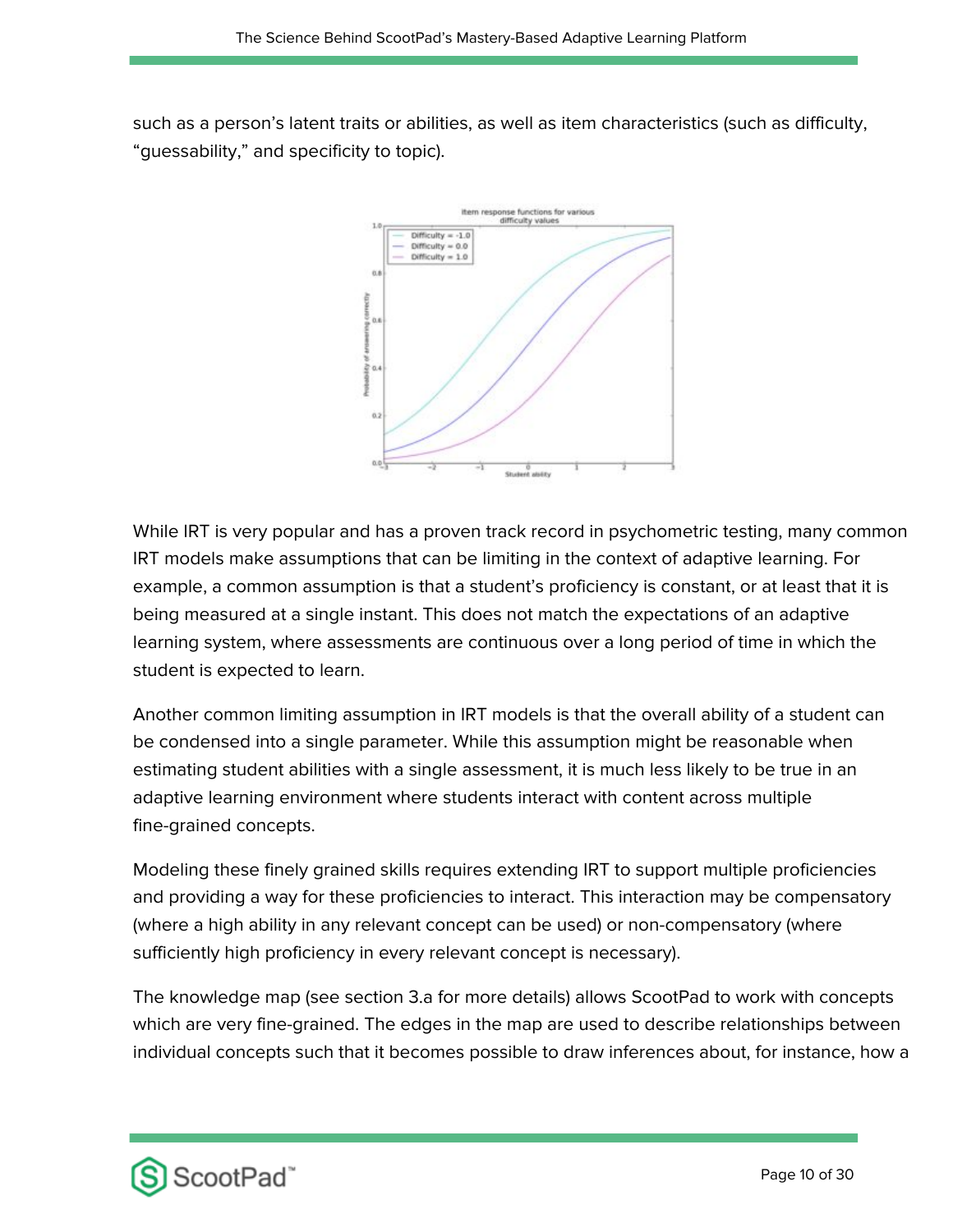student's proficiency in a prerequisite of a concept changes given changes in her proficiency with respect to the original concept.

ScootPad makes learning dynamic by allowing proficiencies to change over time. Similarly, because skills and knowledge increase over time, giving more weight to more recent assessments can facilitate the learning process and encourage teaching practices that are focused on learning growth.

These modifications to the IRT framework, coupled with the knowledge map and real-time student proficiency computations, enable our platform to more accurately measure student knowledge in order to deliver deeply personalized learning experiences.

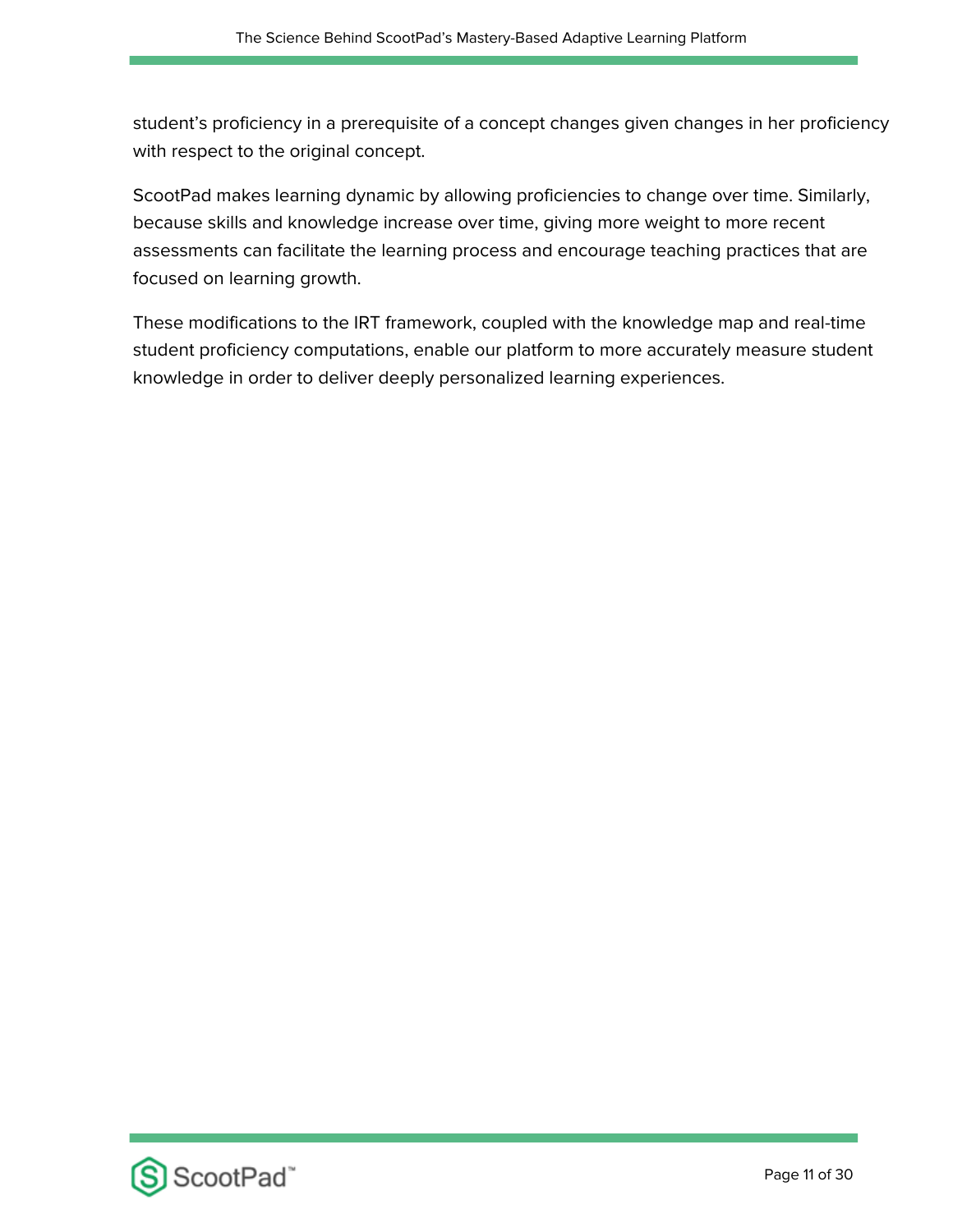## 3. Learning Science Fueled Innovative Pedagogies

At ScootPad, we believe that by harnessing technology and applying what we know about learning science, we can implement innovative pedagogies to deliver powerful personalized learning experiences. Guided by distinguished advisors from Stanford University, we bring the best in educational research, instructional methods and data analytics to continually develop, refine and deliver the most effective and impactful solutions. Fueled by learning science research, our platform is built on six pillars of pedagogical innovations as outlined below:

#### a. The Knowledge Map

The notion of representing content relationships in a structured format is not new, and the ScootPad knowledge map builds on the graph theory and the mathematical structures used to model pairwise relations between objects. However, where the ScootPad knowledge map innovates is in its flexible and expressive ontology, which allows diverse content to be easily represented and connected with each other. This makes the ScootPad knowledge map a core instrument in enabling adaptivity at scale across content domains.



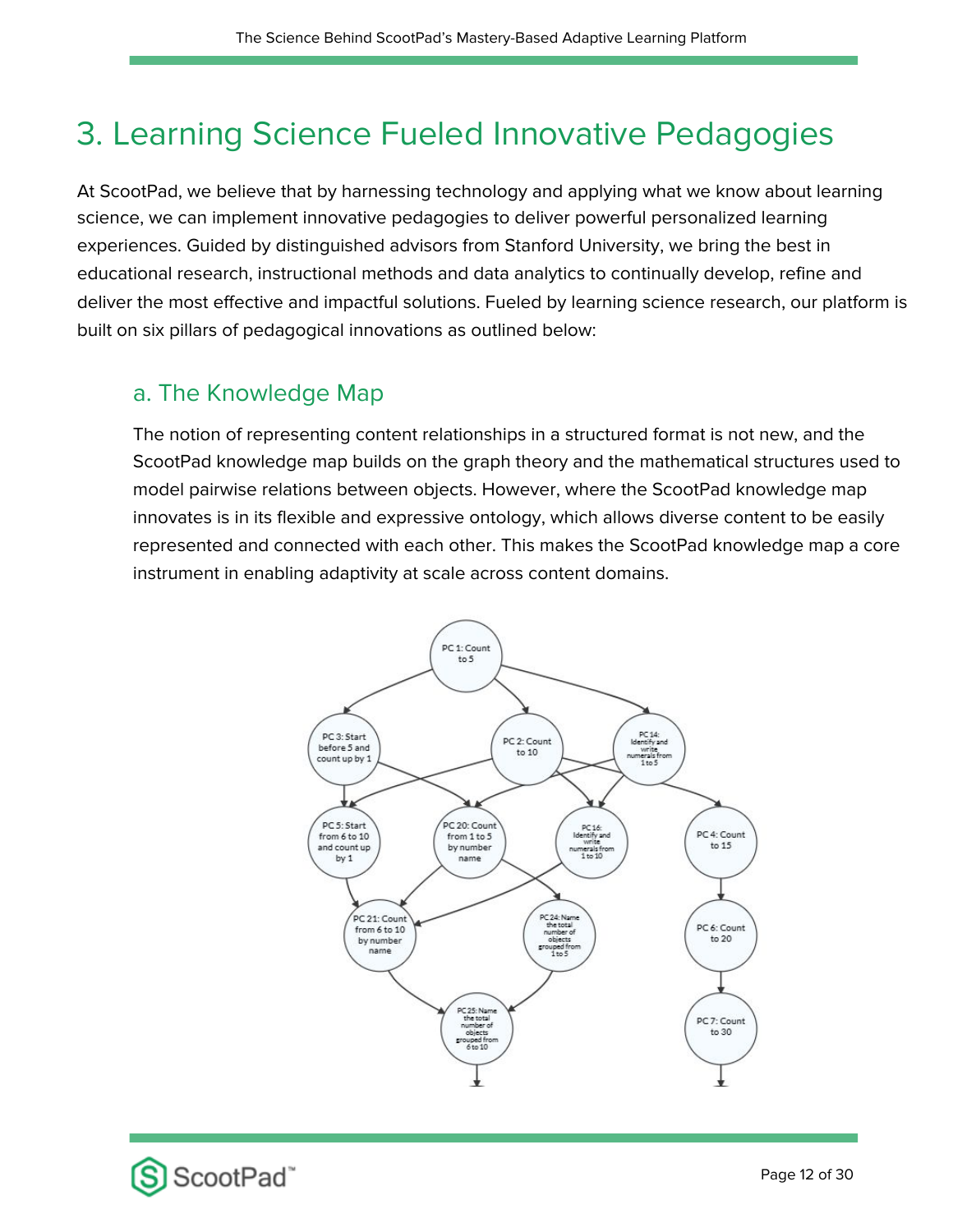The ontology of ScootPad's knowledge map is made up of concepts (i.e. nodes representing fine grained skills) and the relationships between them (edges representing the dependencies).

ScootPad's knowledge map is a true map of skills: new learning is built on previous, foundational understandings, thus creating an interconnected web of prerequisite skills. It's important to recognize that a learning progression as comprehensive and interrelated as ScootPad's knowledge map takes years to develop and could only come to fruition through a continuous process of research, expert review, and iterative revision.

The knowledge map allows our adaptive algorithms to generate personalized pathways based on pedagogical criteria, prerequisite scaffolding, and remediation assistance. The map is also a key input to diagnose student understanding (and misunderstanding), recommend intelligent intervention strategies, and bridge between prior knowledge and new knowledge.

#### b. Learning Paths and Mastery-Based Progression

ScootPad's Learning Path is an intuitive and flexible tool to define the scope of any desired curriculum (example: 2nd grade math, 3rd grade english etc.). It provides a logical structure to organize the scope of the content that students must master by breaking it down into separable, meaningful units. These units enable the sequence in which students are introduced to the content. Each learning path can have an unlimited number of units and each unit can have one or more concepts across any content domains.



ScootPad's content bank offers curriculum and content to support Common Core, State Specific Standards and other international standards (example: England). Premade learning paths are available for each grade level and aligned to each curriculum (example: the Common Core Grade 5 Math Learning Path covers 100% of the Common Core standards a 5th grader must master). The ScootPad platform offers partners, districts, schools and teachers the

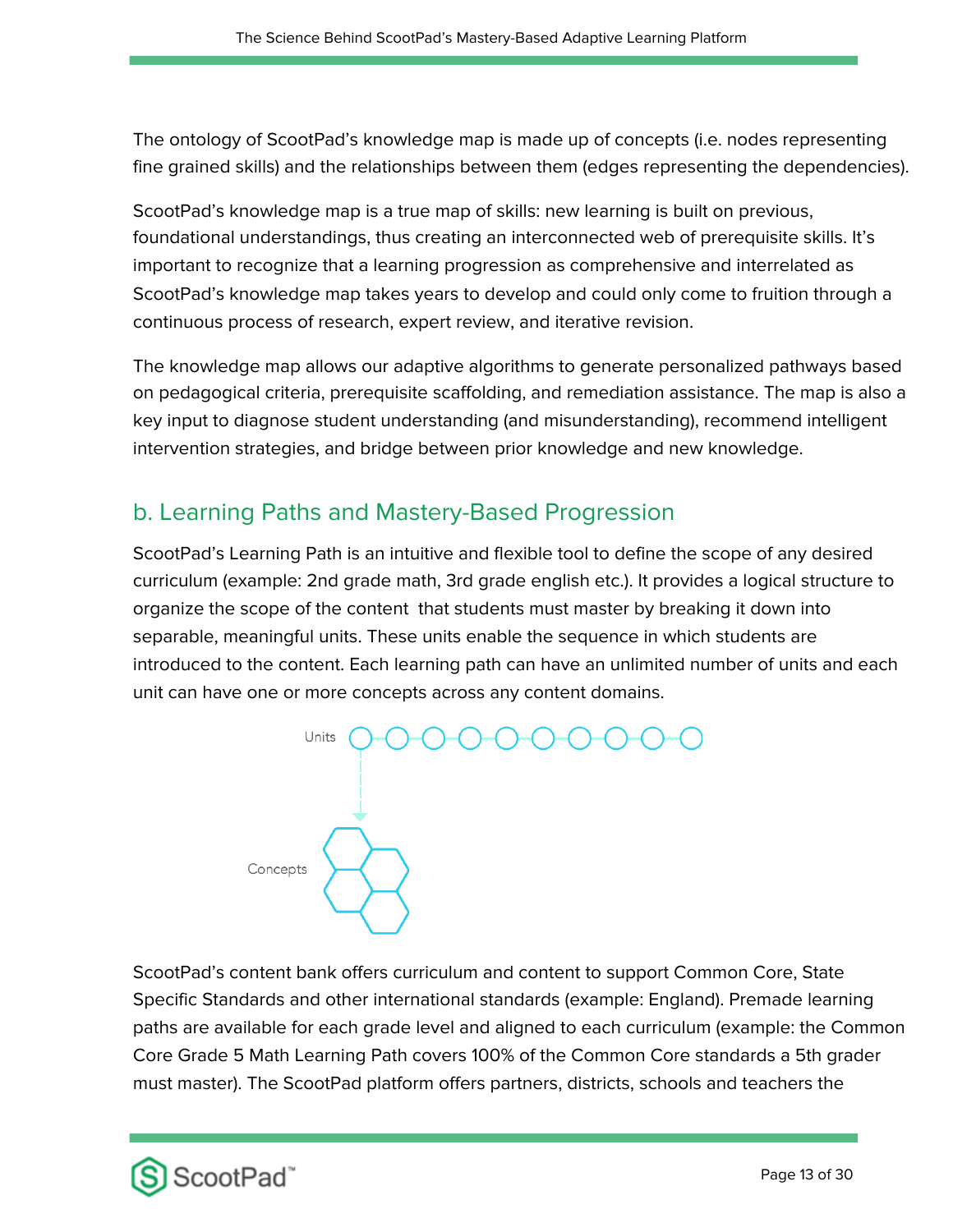opportunity to design their own custom learning paths using an intuitive drag-and-drop user interface. During the creation of a custom learning path, ScootPad applies the knowledge map to group and sequence the selected concepts into recommended units and concept groupings - users have the option to overwrite such recommendations and define their own sequence and grouping. Custom learning paths can then be shared with peers across the school, district and the larger community on ScootPad.

With ScootPad's mastery-based model, students are assigned a learning path that is appropriate to their learning level and are supported to work at their own pace, so they can take the time they need to fully understand and master the material. Simply put, mastery-based learning progressions are descriptions of how learning typically advances in a subject area. "Empirically based learning progressions can visually and verbally articulate a hypothesis, or an anticipated path, of how student learning will typically move toward increased understanding over time with good instruction" (Hess, Kurizaki, and Holt, 2009). Finally, Heritage (2011, p. 3) suggests that learning progressions provide descriptions of "how students' learning of important concepts and skills in a domain develops from its most rudimentary state through increasingly sophisticated states over a period of schooling."

Inherent in these views of progressions is the idea of a coherent and continuous pathway along which students move incrementally through states of increasing competence in a domain. Every incremental state builds on and integrates the previous one as students accrue new levels of expertise with each successive step in the progression. As Herman (2006, p. 122) observes, "whether and how children are able to engage in particular learning performances and the sequence in which they are able to do so are very much dependent on previous opportunities to learn." The benefit of progressions is that they lay out a continuum to guide teaching and learning over time so that student competence in the domain can be advanced coherently and continuously.

Traditionally, products claiming personalized learning capabilities identify a student's level of proficiency in a subject matter only at a single point in time and only by using a fixed number of questions (with a diagnostic test, knowledge check, quiz, assessment etc.). Then, it will seek to develop a curriculum to fill the gaps of knowledge. In such cases, the rigor and the curriculum remain static. ScootPad, however, provides continuous personalization. Our platform analyzes each student response in real-time taking into account their latest performance and will adjust the rigor (number of questions to practice and their respective depth of knowledge) and adjust the curriculum (the next concept to learn). In other words, ScootPad's adaptive learning

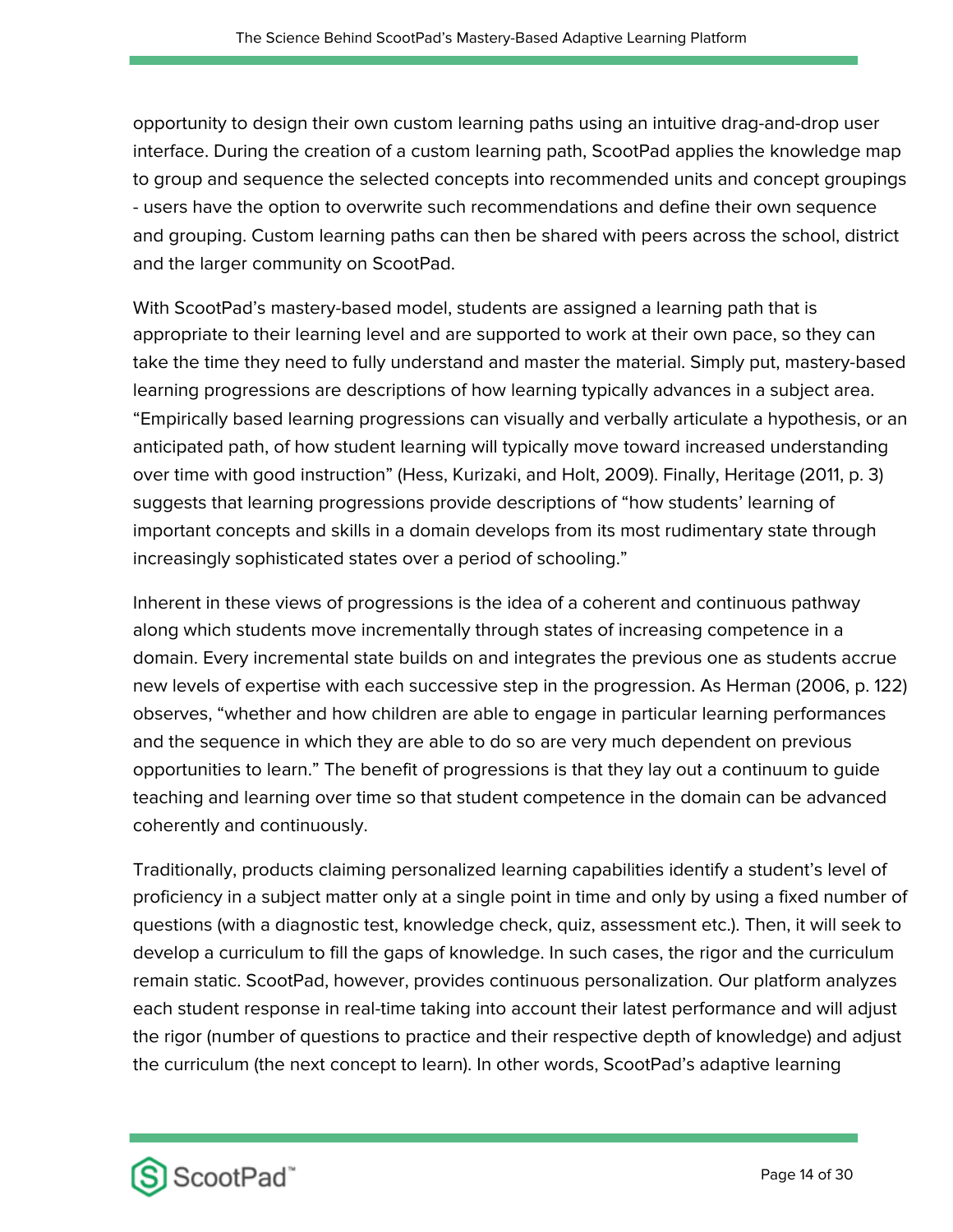process is dynamic and thereby continuously adapting to each student's needs and optimizing the path in real-time to achieve mastery in the desired concepts.

With ScootPad's mastery-based progression model, students' work at their own pace and advance to the next unit only when they learned all concepts in the preceding unit. Once a student masters all concepts from the learning path across all units, they're deemed to have mastered the assigned curriculum and are ready for new and advanced curriculum.

#### c. Spaced Learning and Distributed Practice

In a spiral curriculum, material is revisited repeatedly over time and across many sessions. Different terms are used to describe such an approach, including "distributed" and "spaced." Humans and animals learn items in a list more effectively when they are studied in several sessions spread out over a long period of time, rather than studied repeatedly in a short period of time, a phenomenon called the spacing effect. The opposite is called massed practice and consists of fewer, longer practice sessions where learning is concentrated in continuous blocks. It is generally a less effective method of learning. For example, when studying for an exam studying more frequently over a larger period of time will result in more effective learning than intense study the night before.

Findings about distributed learning are among the most robust in the learning sciences, applying across a wide range of content and age groups. "Space learning over time" is the first research-based recommendation in a recent practice guide from the U. S. Department of Education's Institute of Educational Sciences (Pashler et al., 2007). In a recent review of the literature, Lisa Son and Dominic Simon write, "On the whole, both in the laboratory and the classroom, both in adults and in children, and in the cognitive and motor learning domains, spacing leads to better performance than massing" (2012).

Massing encourages quick and effortless processing of information leading to reduced attention and short-term learning (Dempster, 1988; Rohrer, 2009). Easy learning often doesn't lead to the best retention; more difficult learning can lead to more robust encoding of information and better long-term learning (Schmidt & Bjork, 1992). This explanation identifies the spacing effect as an example of a "desirable difficulty" that enhances learning. Furthermore, spiraling helps learners make connections over time, which creates more robust pathways for recalling information. Multiple, strategically spaced and strategically progressing learning experiences may produce deeper, more conceptual learning.

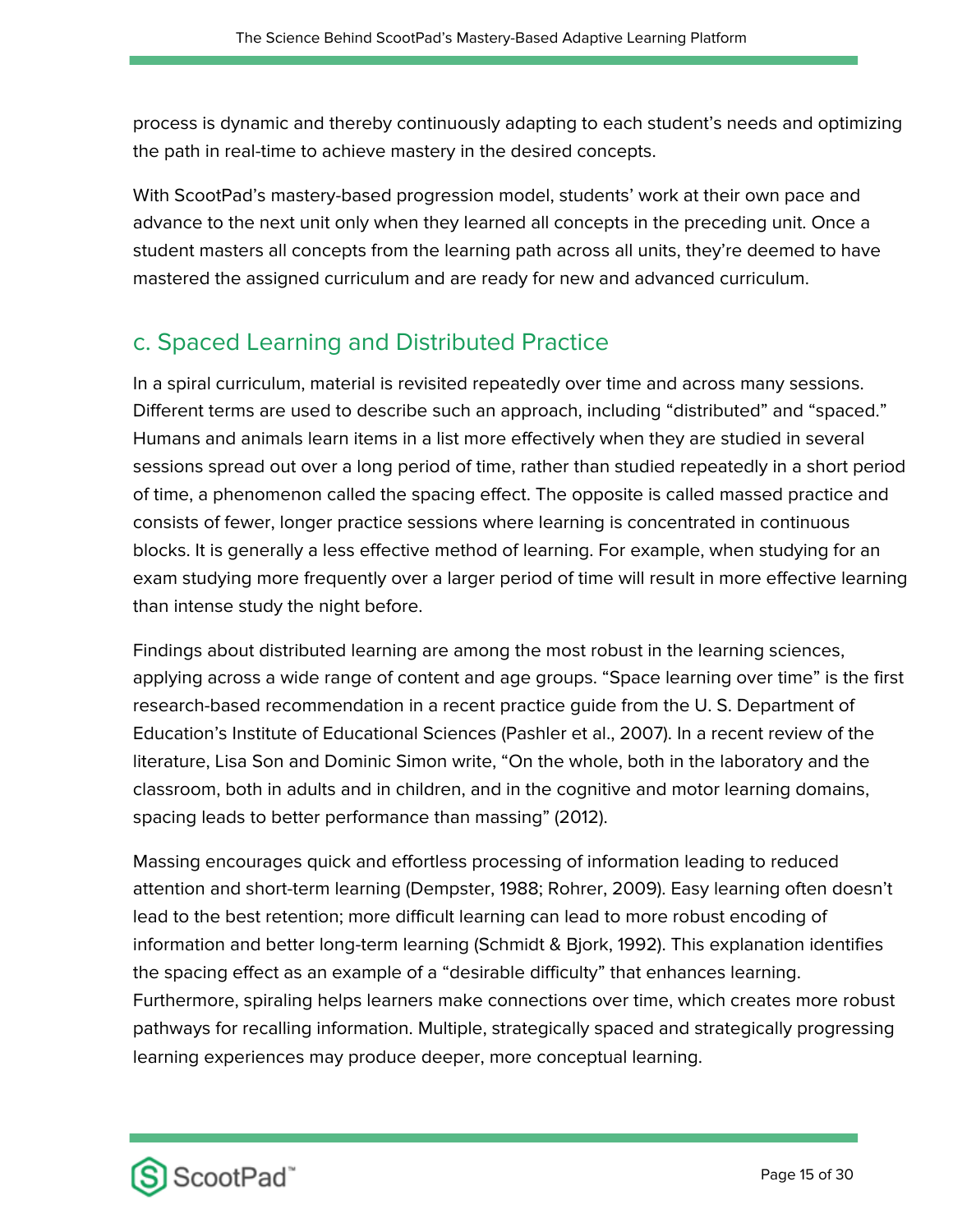

Most curricula are not designed to take advantage of the spacing effect, much to the frustration of the psychologists who have documented its power (Dempster, 1988; Rohrer, 2009). One reason is that the spacing effect is counterintuitive: People feel that massing leads to higher performance, which is true in the short term but is not if the goal is long-term learning. People confuse short-term performance with long-term learning and inaccurately predict that massed practice will lead to better long-term results than spaced practice. UCLA psychologist Robert Bjork uses the term "illusion of competence" to describe this feeling (1999). Another reason spiraling is not common in curriculum design is that many teachers are unaware of the benefits of spacing learning over time. Teachers may also be discouraged when confronted with how much their students forget, something that is more apparent with spacing (in which topics are revisited after students have had time to forget) than with massing (in which topics are not revisited so that forgetting is not as obvious). A third reason is that students find spaced learning harder than massed learning, so they tend to prefer a massed approach even though it's less efficient. A final reason that spiral curricula are not common is that building such curricula is more difficult and complicated.

With ScootPad's spiral curriculum and distributed learning, concepts are practiced simultaneously over time ("spiraling") and revisited across multiple sessions ("spacing"). Unlike the "sequential" or "streak" method where each concept is practiced and mastered one at a time, our approach helps students make connections over time creating more robust pathways for recalling information leading to increased attention and long-term learning (Dempster, 1988; Rohrer, 2009).

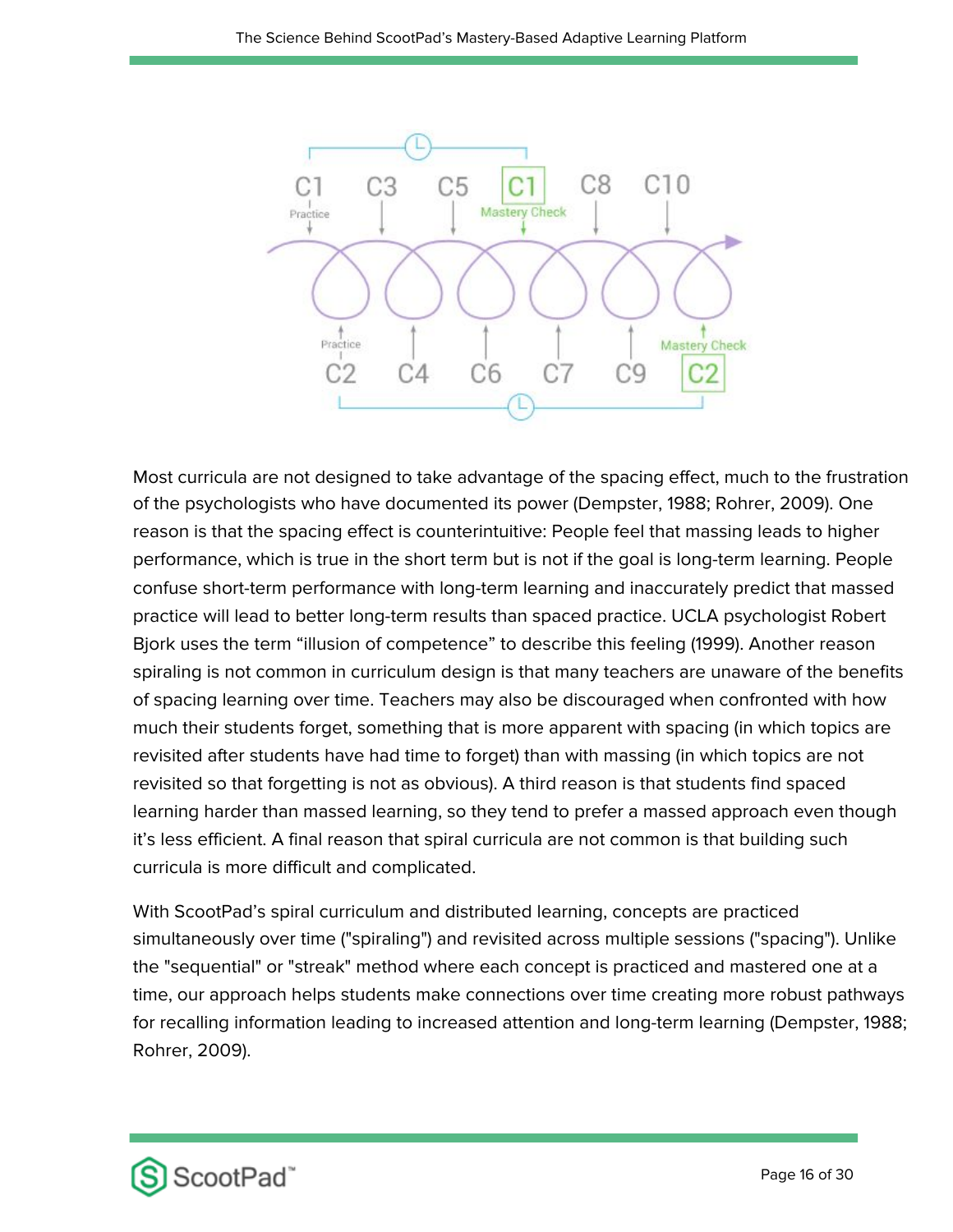### d. Scaffolding to Fill Knowledge Gaps

Closely related to achievement gap and opportunity gap, a knowledge gap is the difference between what a student has learned - i.e., the academic progress he or she has made - and what the student was expected to learn at a certain point in his or her education, such as a particular age or grade level. A knowledge gap can be relatively minor - the failure to acquire a specific skill or meet a particular learning standard, for example - or it can be significant and educationally consequential, as in the case of students who have missed large amounts of schooling.

One of the more consequential features of knowledge gaps is their tendency, if left unaddressed, to compound over time and become more severe and pronounced, which can increase the chances that a student will struggle academically or socially, possibly even dropping out of school. In addition, if foundational academic skills such as math and reading are not acquired by students early on in their education, it creates a domino effect and causes the knowledge gap to compound and widen across content domains in the subsequent years of student learning. As students progress through their education, remediating knowledge gaps tends to become more difficult because students may have fallen well behind their peers, or because middle school or high school teachers may not have specialized training or expertise in teaching foundational academic skills. For these and other reasons, many educators and researchers have called for greater investments in early childhood education and remediation.

ScootPad's continuously adaptive learning system constantly mines student performance data and responds in real time to a student's activity on the system. When a student initially struggles with a particular concept, ScootPad immediately directs the student to a time-out lesson in order to instantly and independently fill that knowledge gap. This lesson is immediately followed by a quick practice to assess the newly gained knowledge. If the student continues to struggle, ScootPad will know where that particular student's weaknesses lie in relation to all prerequisite concepts from the knowledge map and can automatically scaffold the student to the necessary prerequisite concept(s) for instruction and practice. This process of automatic scaffolding continues until the student demonstrates proficiency in all prerequisite concepts and eventually in the original concept itself. This process leads to dynamically filling all knowledge gaps.

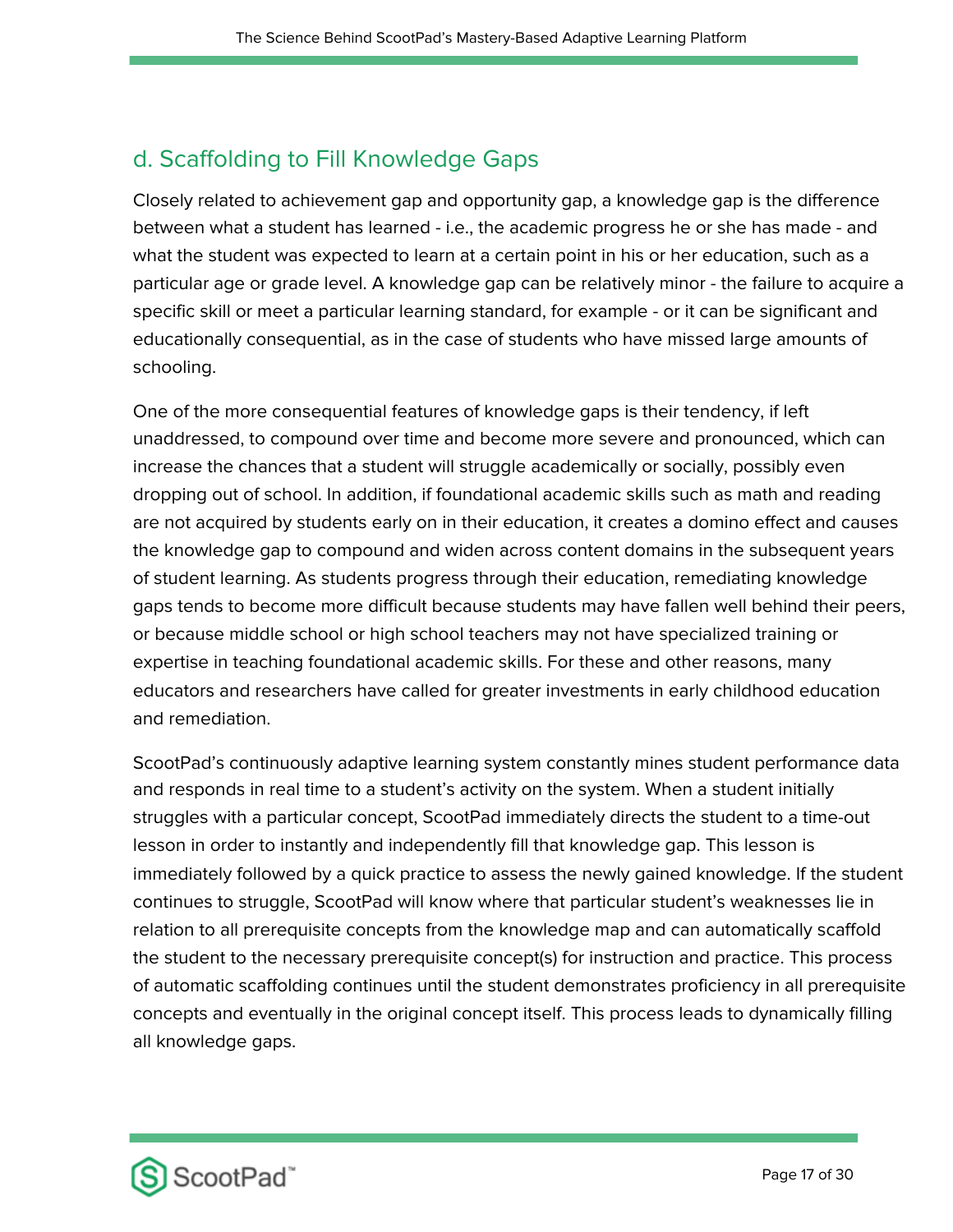

Scaffolding of content on ScootPad spans across depth of knowledge (DOK) a.k.a. vertical scaffolding and across grade levels a.k.a. horizontal scaffolding. In this way, ScootPad's continuously adaptive learning system provides each student with a truly personalized learning experience every step along the way, effectively remediating all knowledge gaps in the desired curriculum.

#### e. Reinforcement-Based Memory Retention

Inspired by Hermann Ebbinghaus's work on memory retention and learning curves, ScootPad uses the learning and forgetting curves to model changes in student ability. The forgetting curve hypothesizes the decline of memory retention, demonstrating how information is lost over time when there is no attempt to retain it. A related concept is the strength of memory, which refers to the durability of certain memory traces in the brain. In essence, the stronger the memory, the longer period of time that a person is able to recall it. A typical graph of the

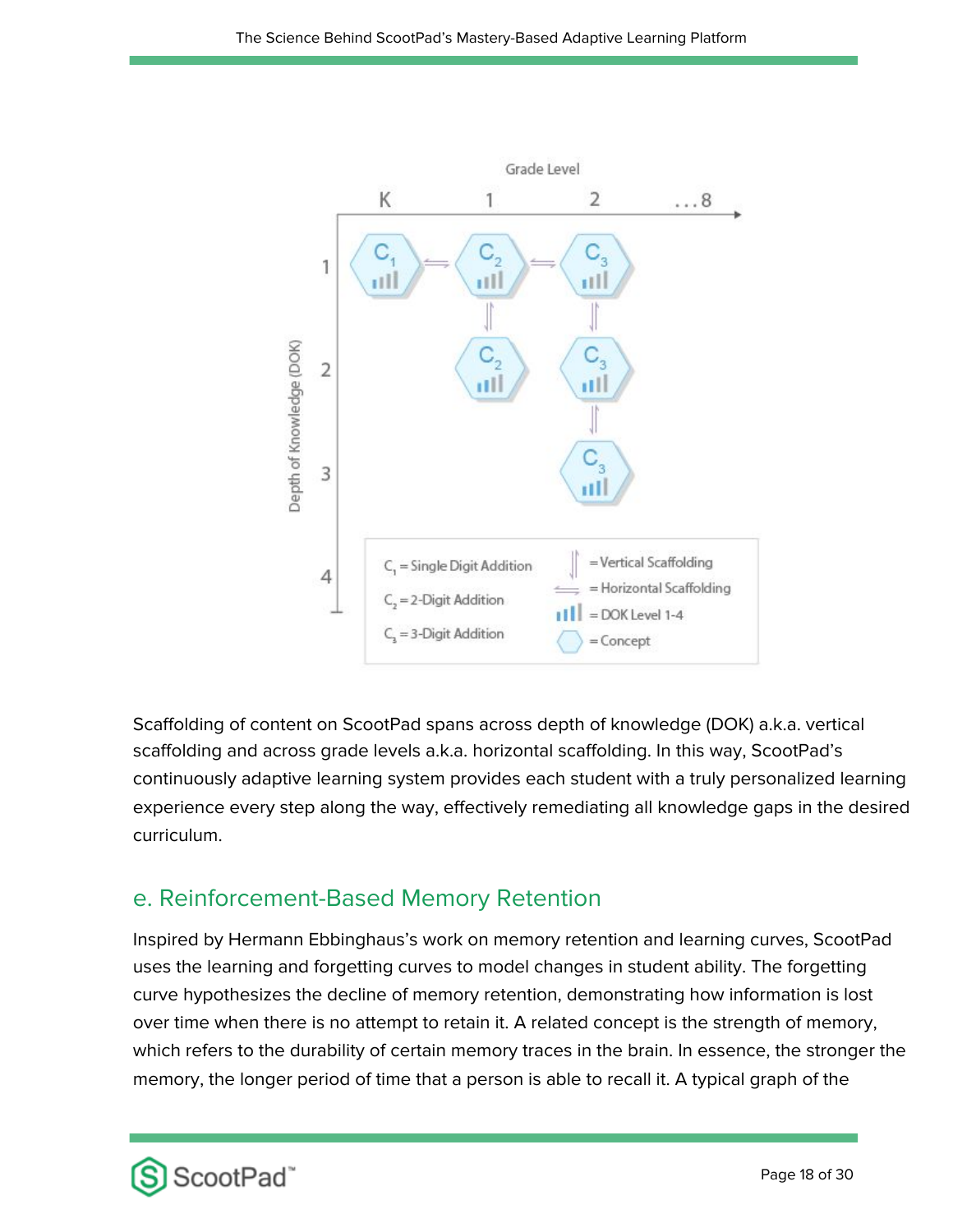forgetting curve purports to show that humans tend to halve their memory of newly learned knowledge in a matter of days unless they consciously review the learned material.



The forgetting curve itself that governs rate of retention is roughly described by the following formula:

$$
R=e^{\frac{-t}{s}}
$$

where R is retrievability (a measure of how easy it is to retrieve a piece of information from memory), S is stability of memory (determines how fast R falls over time in the absence of training, testing or other recall), and t is time.

By integrating this curve into the reinforcement algorithms, ScootPad can strategically space mastery checks depending on how and when they practiced each new concept - helping students make connections over time and creating more robust pathways for retaining and recalling information over a longer term.

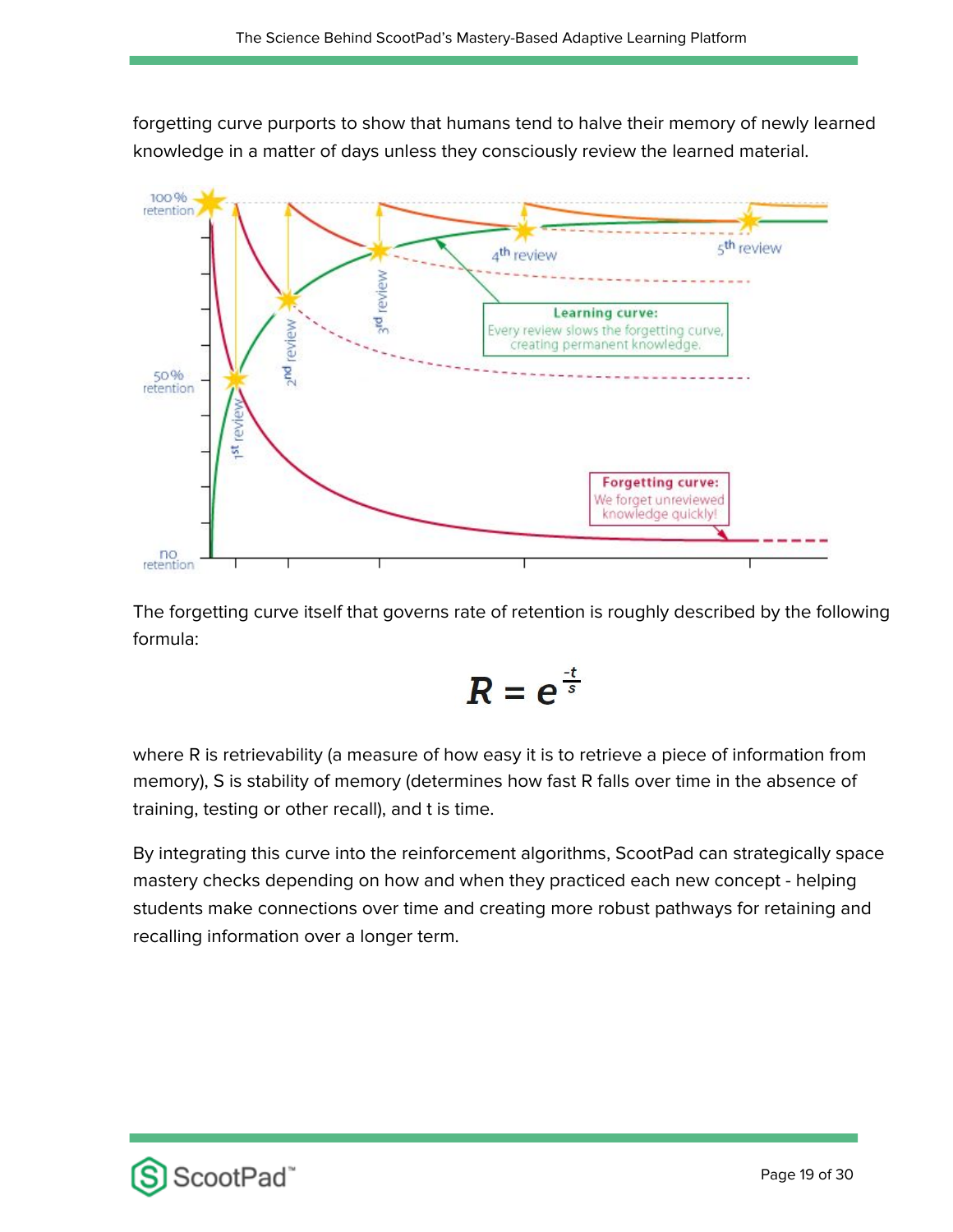### f. Student Learning Profile (i.e. The Knowledge DNA)

A key personalized learning strategy is using data - specifically, data from multiple sources, such as diagnostic tests, practices, lessons, assessments, and interventions, as well as non-achievement data and learning goals - to understand student progress, inform instructional decisions and implement intervention strategies. With ScootPad, students can visualize a continuously updated learning profile a.k.a. The Knowledge DNA that contains information on what the student knows and how they achieved progress towards mastery. The profile is progressive, which means it keeps getting smarter the longer the student interacts with the platform.



For instance, if a student has already mastered a grade level curriculum on ScootPad and moves to the next grade level curriculum, they start off "warm" with their learning path (as opposed to starting "cold" with no data). The new learning path takes into account the student's previously mastered concepts and their unique trajectory through the path and uses

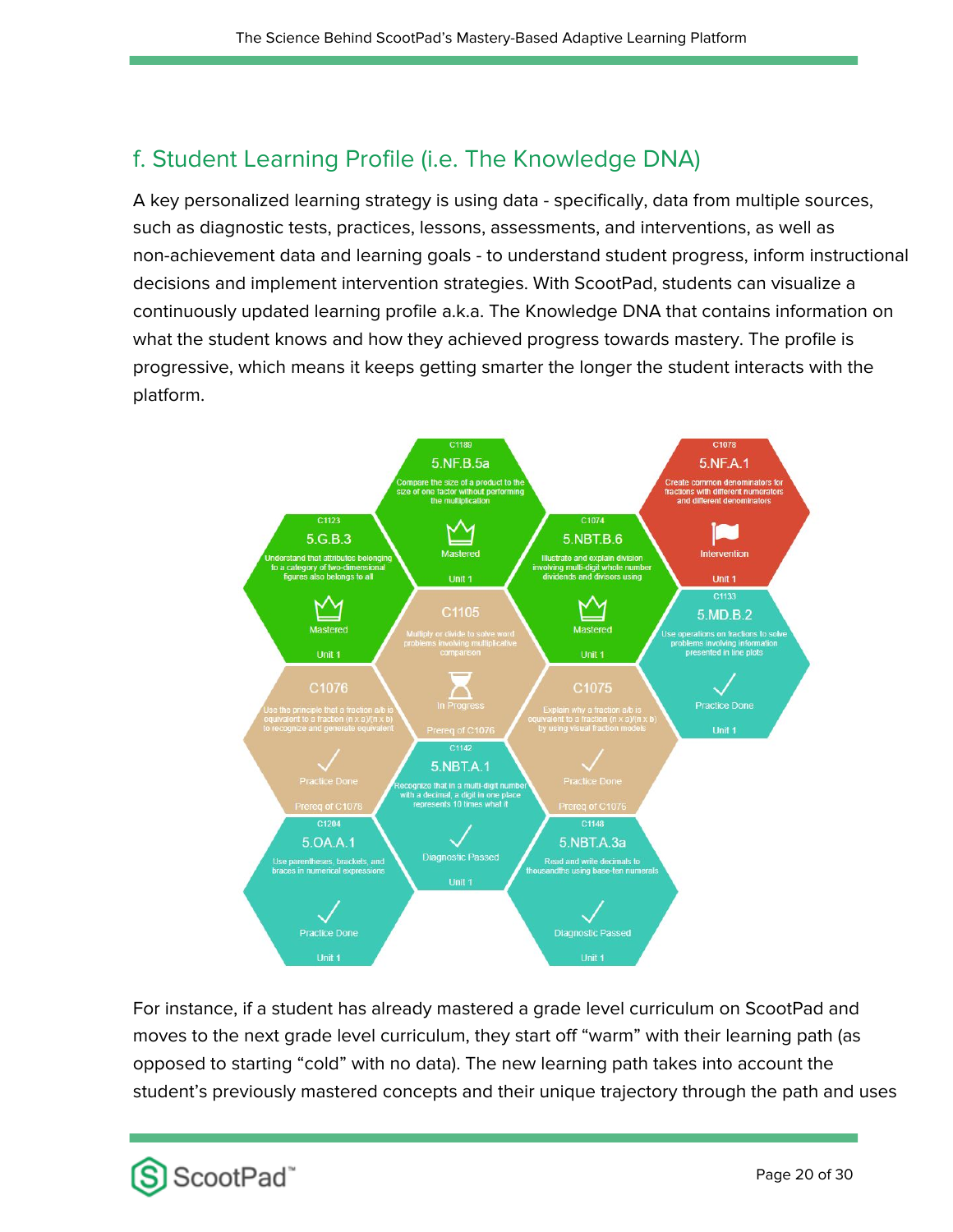this knowledge to maximize student learning continuously from that point forward. Once enough data is collected, the platform will uncover patterns in the student's learning, including granular strengths and weaknesses. The more data in a student's knowledge DNA, the more effective the platform becomes at serving up targeted learning material for that student.

ScootPad puts a lot of emphasis on visualizing student data and progress, with a focus on making it clear, accurate, and user-friendly. This kind of visualization has been proven to directly affect student achievement. In Classroom Assessment and Grading that Work (2006), Robert Marzano reminds us that graphic representation of student progress and achievement is so motivating and helpful that it results in an increase of 26 percentile points in student achievement when used regularly. Nothing is more dissatisfying to students than feeling like the challenges they face are essentially arbitrary and culminate in nothing. The student knowledge DNA answers the student need for continuity and meaning by affording students a sense of long-term investment in the learning process.

"Presumably, seeing a graphic representation of students' scores provides teachers with a more precise and specific frame of reference for making decisions about next instructional steps." Fuchs and Fuchs (1986). To this end, ScootPad mines students' data (within a classroom), analyzes patterns of predictable interventions, organizes actionable insights into the three RTI tiers and helps educators implement intervention strategies from student data quickly and effectively.

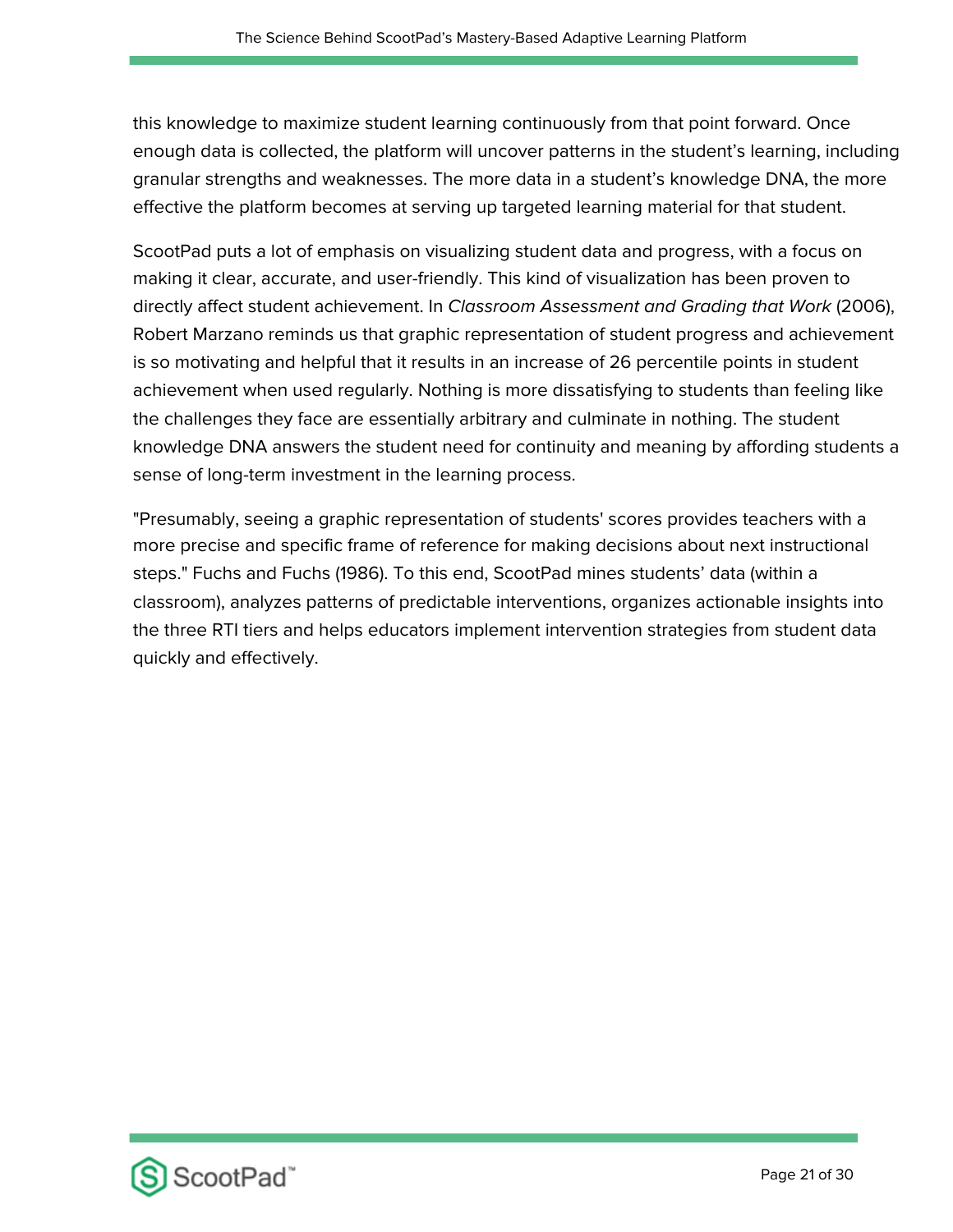## 4. Implementation at Scale

Storing and processing massive amounts of data produced by students requires a modern, scalable architecture that is sophisticated enough to run complex statistical operations, reliable enough to keep all services available at all times, and fast enough to perform necessary calculations in milliseconds. ScootPad has established a state-of-the-art ad:Tech inspired infrastructure offering high-availability and high-performance powered by an infinitely scalable serverless architecture.

#### a. The Platform (edNexus.io)

The ScootPad platform i.e. edNexus.io is built using a cloud-based service-oriented architecture, where each service is responsible for solving a modular and well-defined problem. The services themselves communicate both with each other and with the end-user applications through an API layer (Web Services) offering utmost flexibility and customization.



### b. Tech-Enhanced Content Bank

ScootPad's advanced content bank enables non-technical users to build and maintain standards aligned and DOK leveled content across grade levels and subject areas using over 50 technology enhanced item formats. ScootPad's own content bank boasts content covering grade levels K through 8 in Math and English - this content includes instructional videos (OER and private videos - multiple per each concept), practice problems (over 40 for each concept)

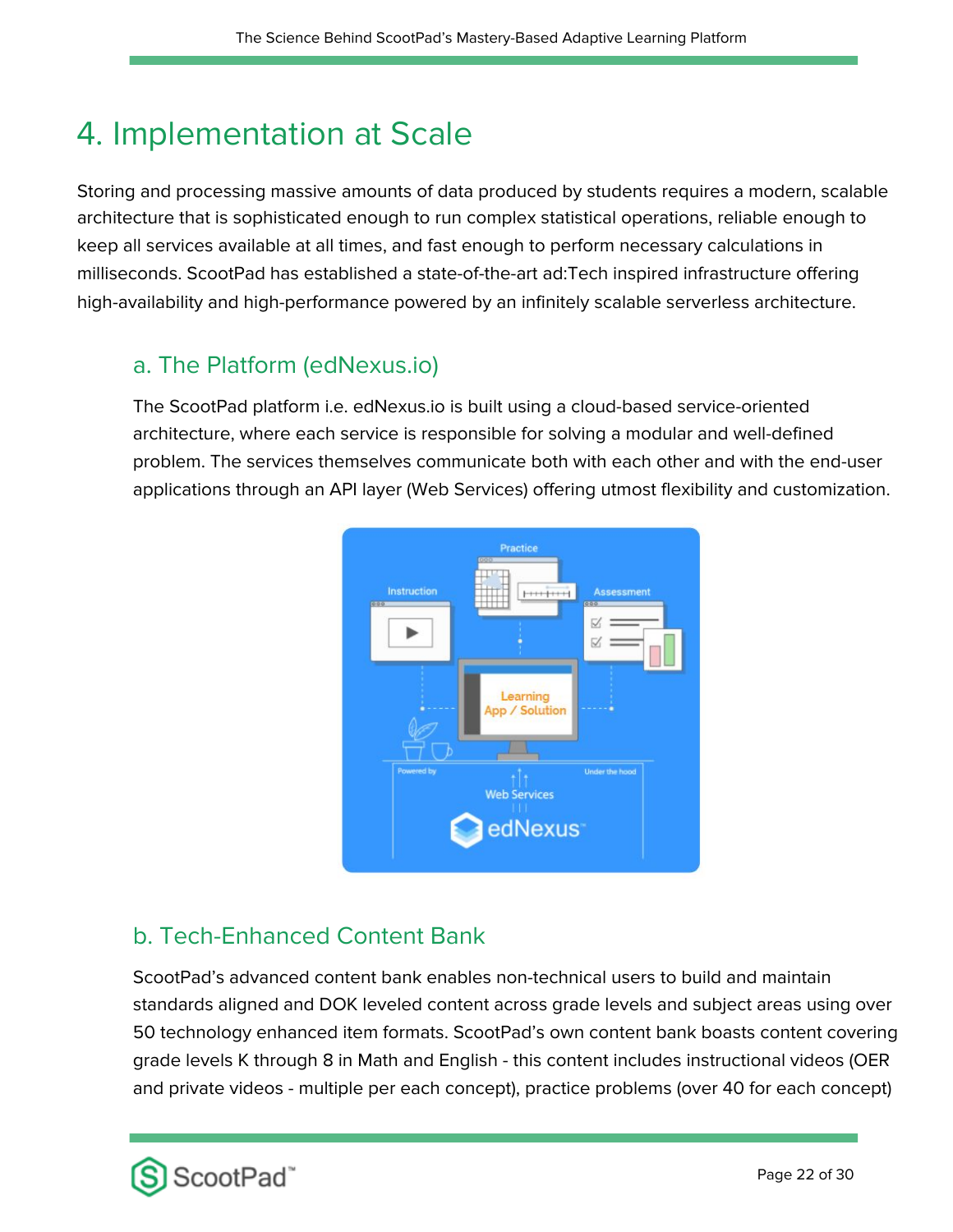and assessment problems (over 10 for each concept). ScootPad powers ScootPad.com (the classroom product) and SimplyAdaptive.com (the consumer product) using its own content bank. ScootPad also works with partners to help launch their own learning solutions powered by ScootPad's content bank.

With ScootPad, you can build your own content bank with tech-enhanced items across any curricula, any standards, any grade levels and any subject areas. Embed our authoring tool into your existing content management platform or access our cloud-based content authoring tool from anywhere 24x7. We support an extensive and ever-expanding list of 50+ technology-enhanced item types - all the technology enhanced item types you'll ever need to build your touch-and-click enabled device-agnostic content.



### c. Content Agnostic Adaptive Engine

ScootPad's adaptive learning engine is "agnostic" of the content and can support any curricula - use our preloaded curricula or build your own content. You can even leverage a mixture of both. Our platform is designed to support multiple content banks and provides the ability for content teams to seamlessly collaborate. Through collaboration between our content designers and the respective trained subject matter experts, ScootPad knowledge maps for any new content domains can be developed in just a few weeks using our proven approach. Automated methods can also assist in generating a knowledge map by combining historical

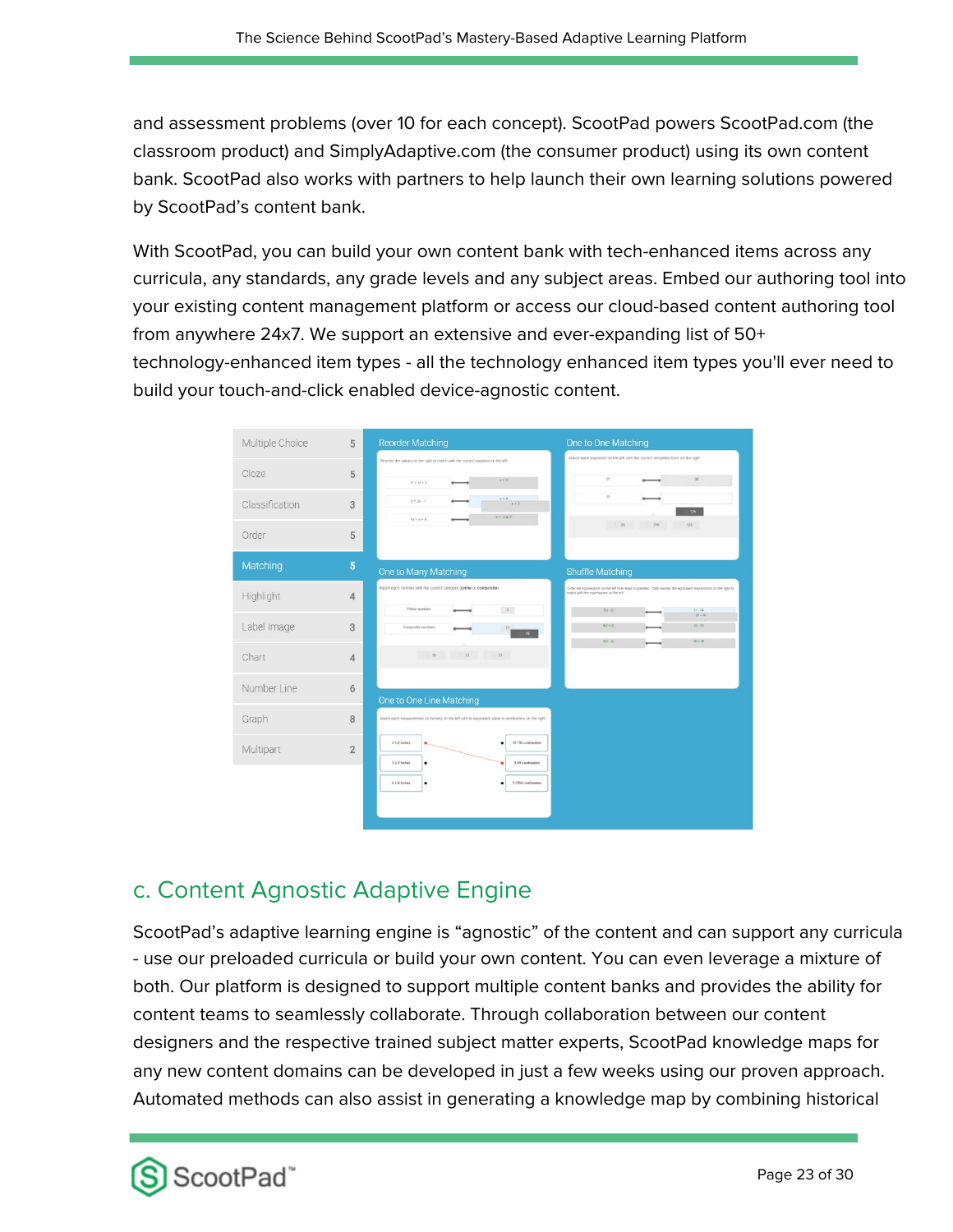content data and 3rd party content maps. When faced with a large content collection, ScootPad works with partners to define and staff a scalable content mapping and validation process.

Our platform currently supports content across two subject areas i.e. Math and English. This content is aligned to offer 100% coverage to over 15 international curricula including Common Core Standards, 12+ US State Standards, and England's National Curriculum. Stay tuned for more international curricula including Australia, New Zealand, Canada and India across more subject areas, including Social Studies and Science.



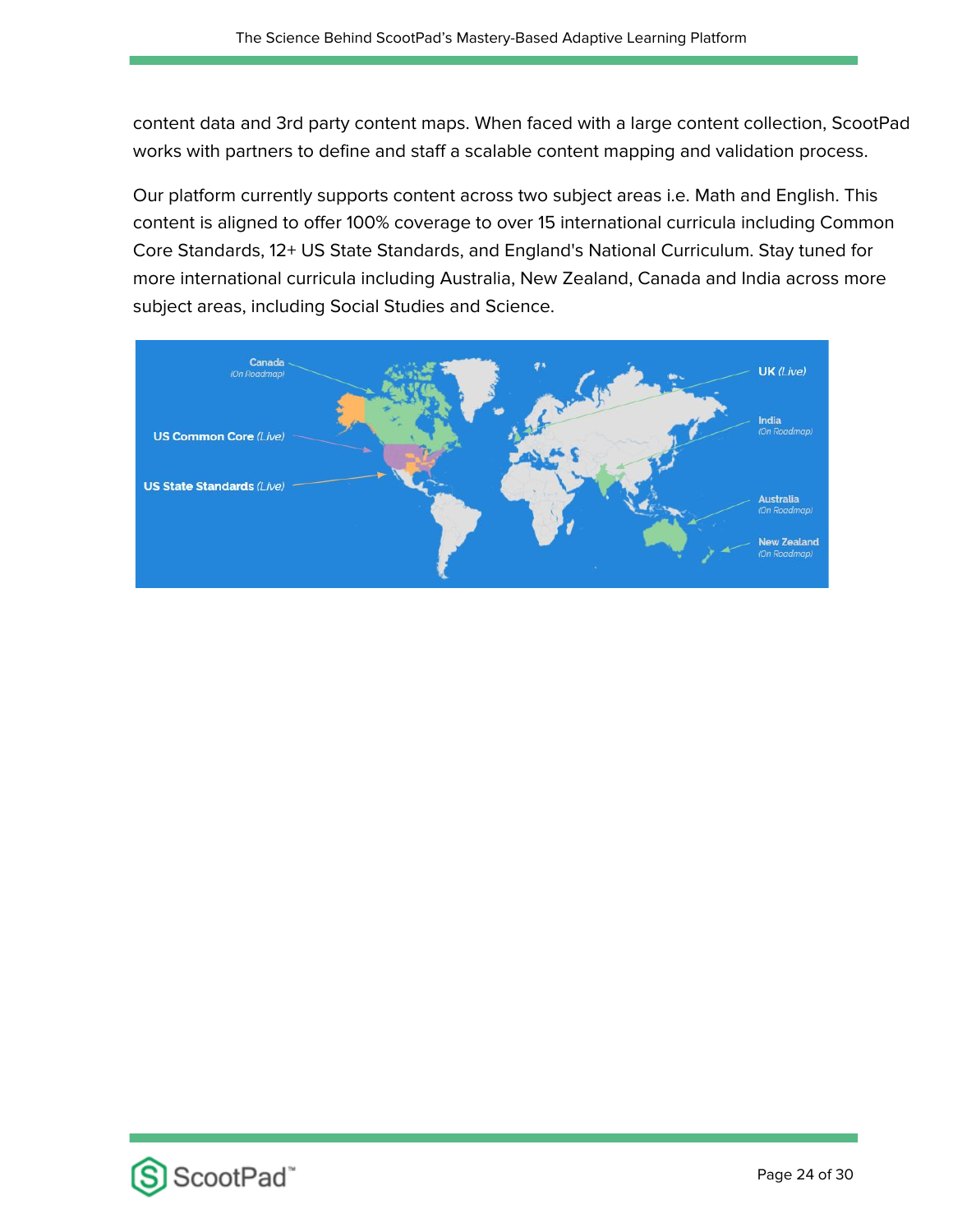## 5. Common Misconceptions

There are many different degrees and types of adaptive learning (singlepoint vs. continuous, adaptive testing vs. adaptive learning), but often these distinctions aren't made clear. As the quest for personalized learning gains traction among educators, and more and more products claim "adaptive learning" capabilities, a certain fuzziness has emerged around the term. Here at ScootPad we spend our days and nights thinking about adaptivity, as we iterate on and improve our adaptive learning platform. In this section, we'll attempt to clearly articulate our interpretation of the value of adaptive learning and help to dispel some of the common misconceptions and misunderstandings.

#### a. Personalized Learning vs. Adaptive Learning

This may seem like wordsmithing, but "personalized" is not the same as "adaptive." For example, you may buy your child a new pair of shoes that fits their size, style, and interests perfectly. However, a year later you will likely find that the child has changed in a variety of ways and now needs new shoes. The shoes were definitely personalized, but they can't adapt as the child grows.

This is exactly how learning works! Personalized refers to "targeted" content offering based on a student's specific needs at a particular point in time. Every student who meets this criterion will receive the same experience. The content, however, cannot adapt to meet the less well-defined nuances of their individual needs. For example, it cannot determine how quickly the student is picking up new information or whether they have retained it over the long term. And that means it can't adjust content on the fly to focus on areas where the student needs more help, nor can it advance the content to challenge the student.

When exploring products that promise to provide "personalized learning" or "adaptive learning," dig in to understand how the learning experience evolves with the student over the long term. If the product is only offering opportunities to personalize content (either manually or systematically) for students based on certain predefined attributes, it is providing personalized not adaptive - learning.

### b. Single Point Adaptivity vs. Continuous Adaptivity

When most people use the "adaptive" buzzword, what they're really discussing is either a) single point adaptivity, which evaluates a student's performance at one point in time in order to

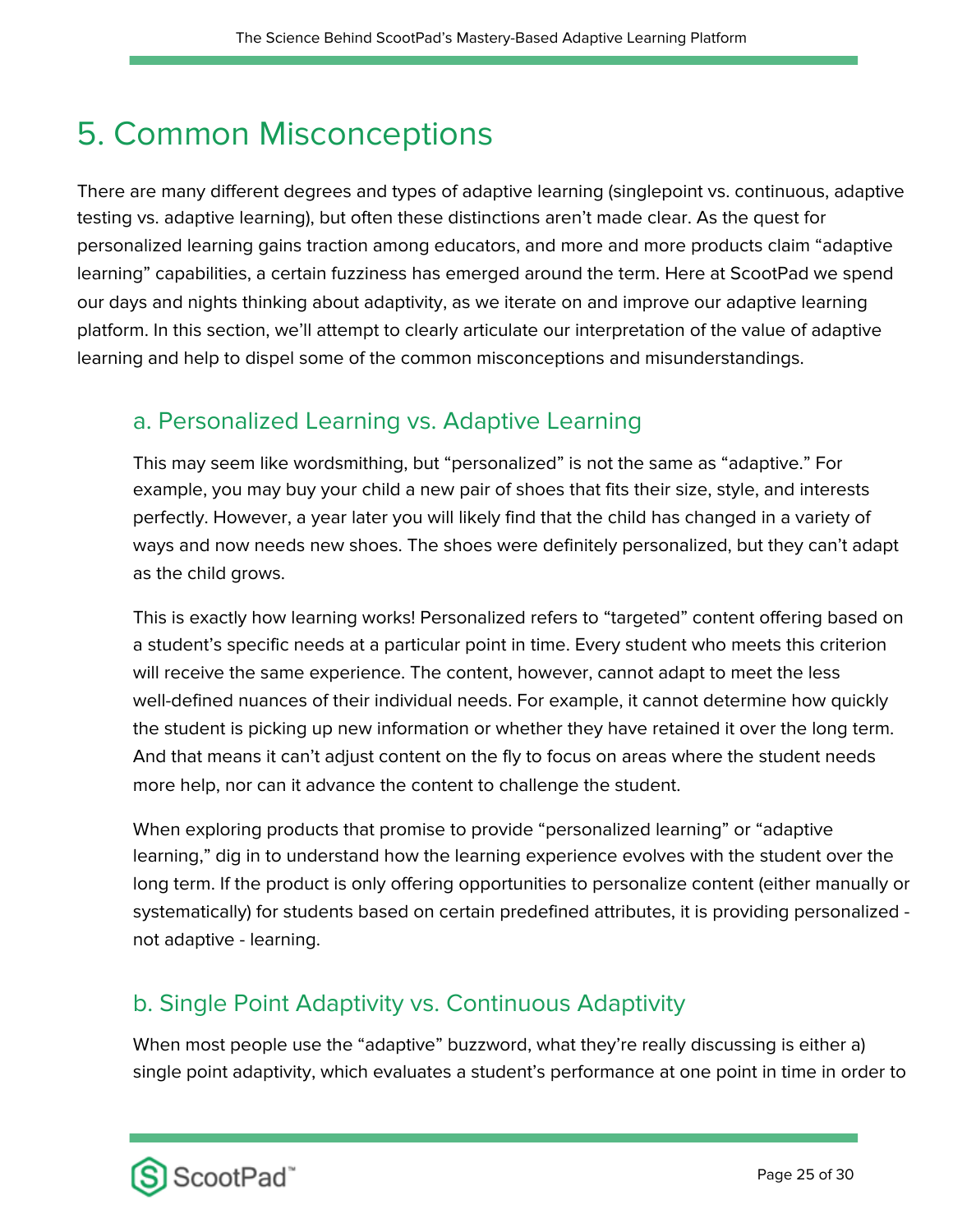determine the level of instruction or material he receives from that point on, or b) adaptive testing, which determines a student's exact proficiency level using a fixed number of questions.

When ScootPad refers to adaptive learning, it means a system that is continuously adaptive one that responds in real-time to each student's performance and activity on the system and that maximizes the likelihood a student will obtain her learning objectives by providing the right instruction, at the right time, and about the right thing. In other words, while adaptive testing answers the question, "How do I get the most accurate picture of a student's state of knowledge with a fixed number of questions?", adaptive learning answers the question, "Given what we understand about a student's current knowledge, what should that student be working on right now?"

#### c. Machine Learning vs. Adaptive Learning

When most people hear the term "adaptive learning" they automatically assume that it inherently uses "machine learning". Most traditional adaptive learning systems are based on approaches and models that are derived from data, critical parameters of student modeling, adaptation algorithms, etc. However:

**Machine Learning is not necessary.** Many successful adaptive learning systems are based on knowledge engineering where necessary data, models, and parameters are provided by domain experts rather than "learned" from data. Moreover, there are many relatively simple approaches in the area of adaptive learning that do not need anything close to machine learning and are still very efficient. For example, classic overlay student modeling could be implemented with simple quantitative or qualitative rule-based approaches and offer a high quality of adaptation.

**Machine Learning is not always possible.** Machine learning needs a considerable volume of data to work and in many cases the right volume of data simply might not be available.

And yet, what is most exciting about modern adaptive learning is that it is possible to use stronger and more reliable quantitative approaches since we now have access to large volumes of learners' data. With that data, education is becoming a "hard science" where we can build models, make predictions, and run reliable experiments - see our Ongoing Research and Development section to learn more about what we're working on here at ScootPad.

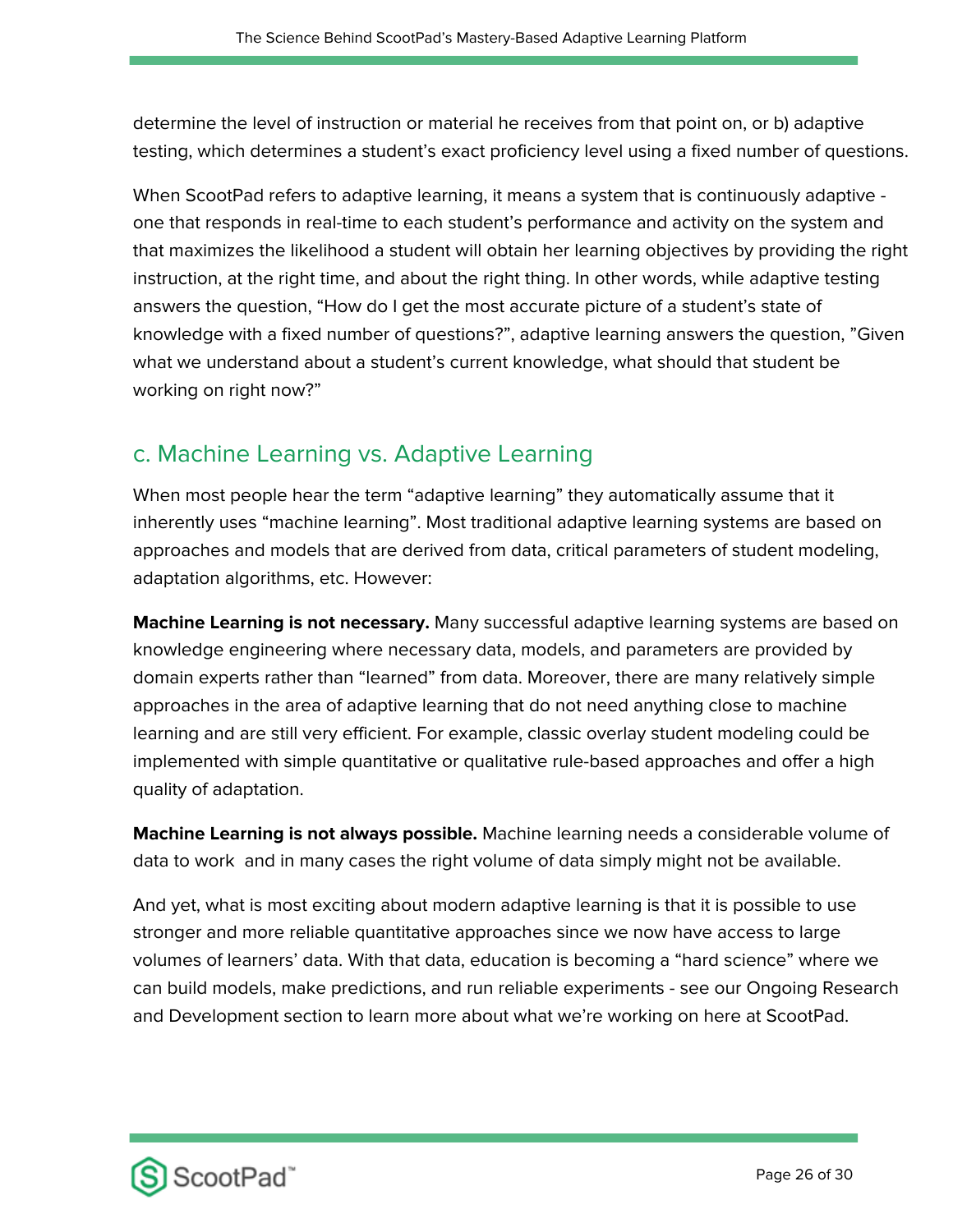## 6. Ongoing Research and Development

The advent of "big data" in areas such as internet search engines and online shopping has disrupted existing industries, created new industries, and led to the extraordinary success of companies such as Google and Amazon. Big data unleashes a range of productive possibilities in the education domain in particular, since data that reflects cognition is structurally unique and offers a high degree of correlation (mastery of fractions and mastery of exponentiation, for example). Educational data offers a tremendous potential to optimize user experiences over time and provide tangible value for students.

Here at ScootPad, we're most excited about leveraging the large volume of learner data that is now available to build a modern adaptive learning platform that utilizes stronger and more reliable quantitative approaches. We can build models, make predictions, and run reliable experiments using the massive amounts of data produced by students (anonymously). Our current research is focused on three key areas of the platform and their tangible impact on student outcomes, as outlined below:

#### a. Predictable Knowledge Heatmaps

Knowledge Heatmap is a data visualization model based on continuous analysis of thousands of real-world student experiences to predict which nodes (i.e. concepts or prerequisite skills) within a specific content domain (ex: 3rd grade math) are the most difficult for students to master. These heatmaps are designed to help teachers and administrators identify critical areas for instruction, supplemental resources, teacher support and professional development.

### b. Data-Driven Content Improvement

A continuous analysis of learners' performance data powered by machine learning can be incredibly valuable in identifying opportunities for content improvement. Such analysis can assist in modifying the level of difficulty, alignment to concept, accuracy, quality, and relationship to pedagogy.

#### c. Enhanced Learning Progression

As Herman (2006, p. 122) observes, "whether and how children are able to engage in particular learning performances and the sequence in which they are able to do so are very much dependent on previous opportunities to learn." The benefit of progressions is that they lay out

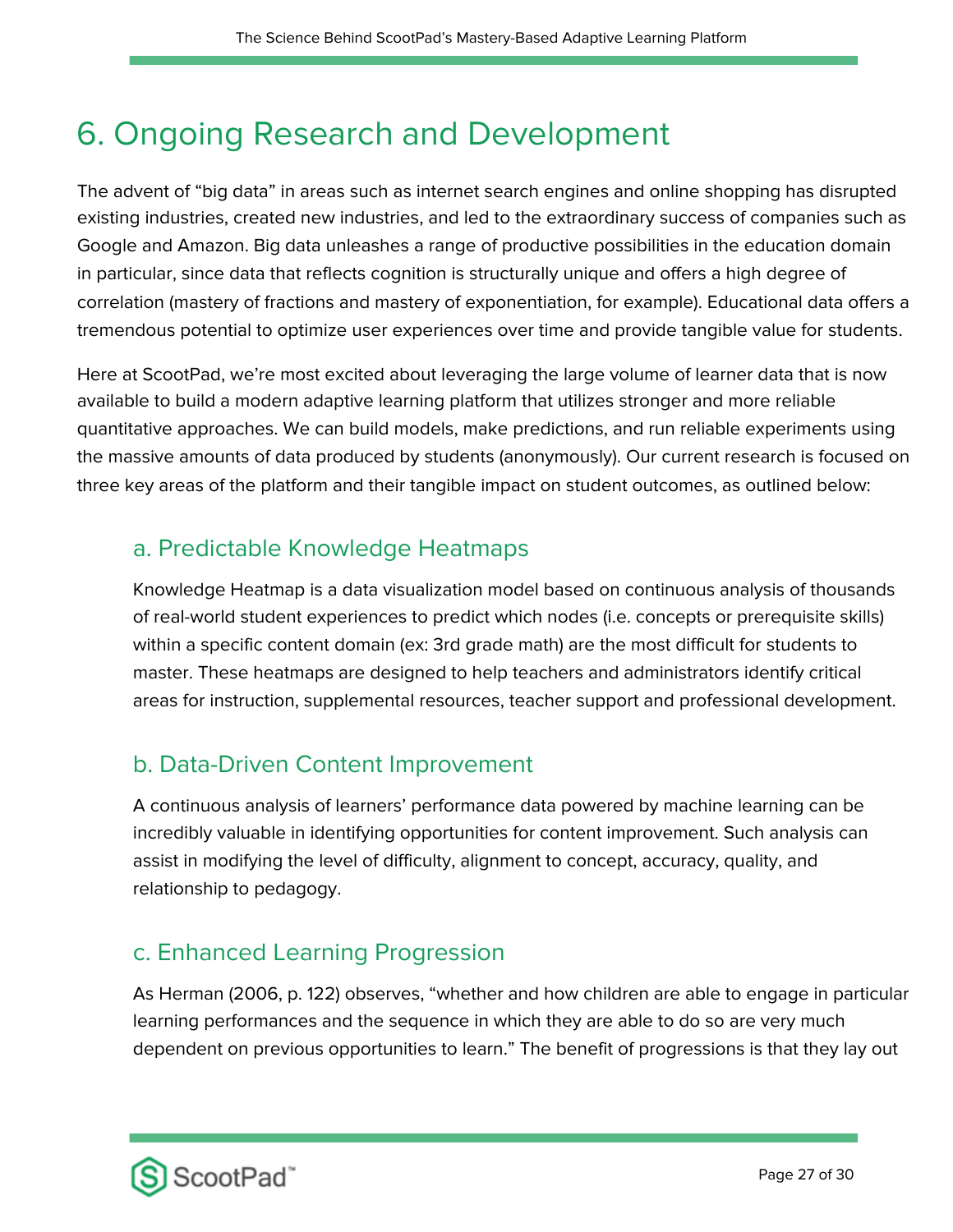a continuum to guide teaching and learning over time so that student competence in the domain can be advanced coherently and continuously.

Using machine learning powered models, we plan to empirically analyze thousands of real-world student progressions to enhance each concept's learning progression criterion and scaffolding sequence, thus enabling students to efficiently and effectively master the curriculum.

## 7. Conclusion

ScootPad's approach to modern adaptive learning and scalability across content domains, as well as its emphasis on leveraging large amounts of student data to improve outcomes, represent innovations in the field of intelligent adaptive tutoring. The science and technology built to support these innovations enable personalized recommendations and up-to-date predictions on student outcomes. As the data available to ScootPad increases, and as the requirements of education continue to evolve, this approach will allow ScootPad to continue to grow both in its ability to scale across content and its ability to develop new and innovative learning products. This growth will offer more students the opportunity to truly experience the transformational power of adaptive learning that is both highly effective and engaging.

Interested in learning more about ScootPad, or just want to keep up with us on our journey? Subscribe to our blog at [https://blog.scootpad.com](https://blog.scootpad.com/).

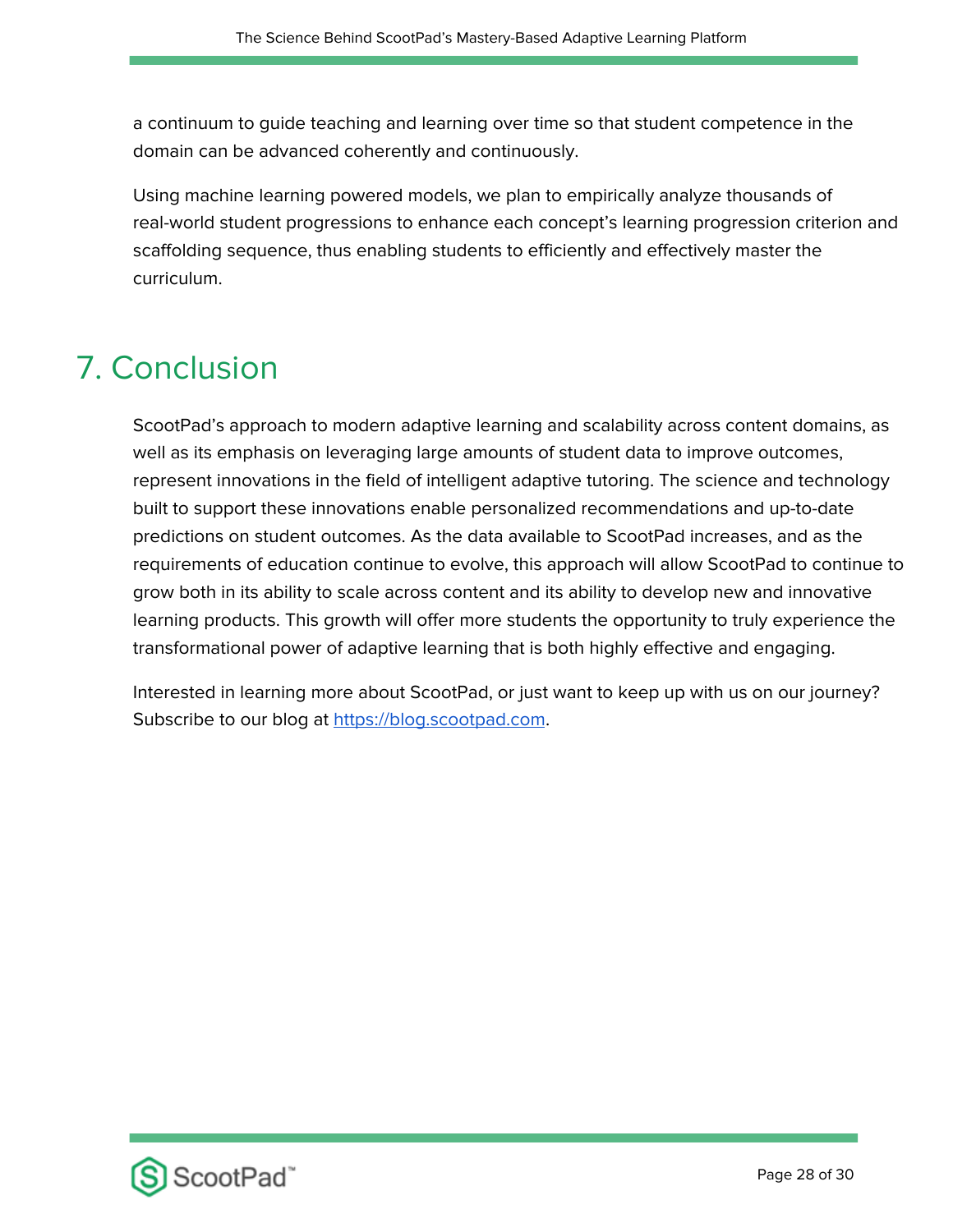### 8. References and Works Cited

Bloom, B. S. "The 2 Sigma Problem: The Search for Methods of Group Instruction as Effective as One-to-One Tutoring." Educational Researcher 13.6 (1984): 4-16. Web.

Keller, F. S. (1967). Engineering personalized instruction in the classroom. Revista Interamericana de Psicologia/Interamerican Journal of Psychology, 1(3).

Reckase, M. D. (1997). The Past and Future of Multidimensional Item Response Theory. Applied Psychological Measurement, 21(1):25–36.

Anderson, J. R., Boyle, C. F., Corbett, A. T., and Lewis, M. W. (1990). Cognitive Modeling and Intelligent Tutoring. Artificial Intelligence, 42(1):7–49.

Smith, S. G. and Sherwood, B. A. (1976). Educational Uses of the PLATO Computer System. Science, 192(4237):344–352.

Evens, M. and Michael, J. (2006). One-on-One Tutoring by Humans and Machines. Computer Science Department, Illinois Institute of Technology.

VanLehn, K. (2011). The Relative Effectiveness of Human Tutoring, Intelligent Tutoring Systems, and Other Tutoring Systems. Educational Psychologist, 46(4):197–221.

Doignon, J. P. and Falmagne, J. C. (1999). Knowledge Spaces. Springer.

Graesser, A. C., Wiemer-Hastings, K., Wiemer-Hastings, P., and Kreuz, R. (1999). AutoTutor: A Simulation of a Human Tutor. Cognitive Systems Research, 1(1):35–51.

Gertner, A. S. and VanLehn, K. (2000). Andes: A Coached Problem Solving Environment for Physics. In Gauthier, G., Frasson, C., and VanLehn, K., editors, Proceedings of the 5th International Conference on Intelligent Tutoring Systems, volume 1839 of Lecture Notes in Computer Science, pages 133–142, London. Springer-Verlag.

Graesser, A. C., Conley, M. W., and Olney, A. (2012). Intelligent Tutoring Systems. APA Handbook of Educational Psychology. Washington, DC: American Psychological Association.

Fok, Apple W. P., and Horace H. S. Ip. "Personalized Education: An Exploratory Study of Learning Pedagogies in Relation to Personalization Technologies." Advances in Web-Based Learning – ICWL 2004 Lecture Notes in Computer Science (2004): 407-15. Web.

Mary Brabeck, Jill Jeffrey, and Sara Fry. Practice for Knowledge Acquisition (Not Drill and Kill). American Psychological Association. Web.